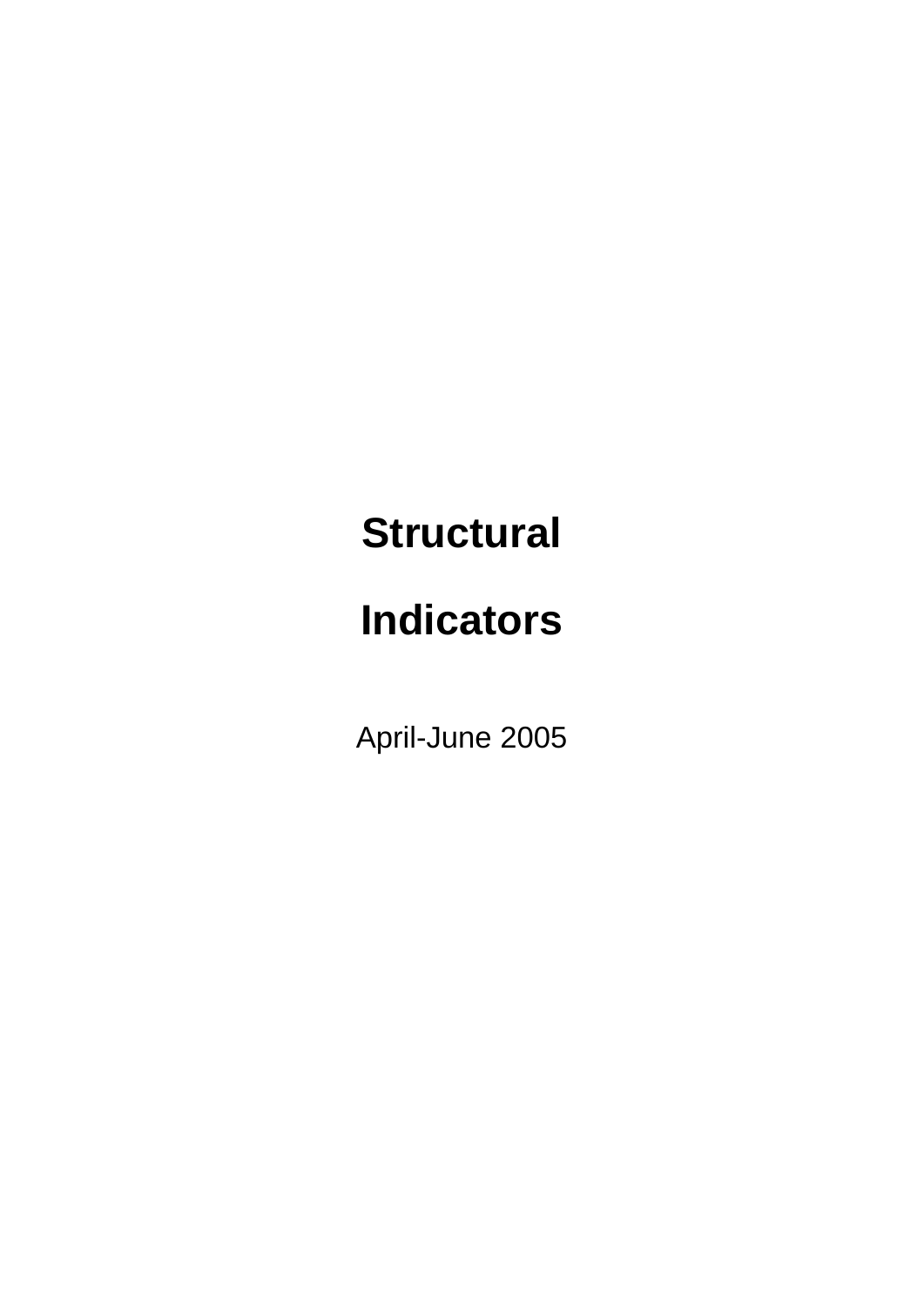### GROSS DOMESTIC PRODUCT



#### **Gross Domestic Product (seasonally adjusted figures)**

| Year | Quarter        |           | <b>Current prices</b> | Constant (2000) prices |                 |  |
|------|----------------|-----------|-----------------------|------------------------|-----------------|--|
|      |                | Lm ' 000  | annual % change       | Lm ' 000               | annual % change |  |
| 2000 |                | 1,664,785 |                       | 1,661,688              | ٠               |  |
| 2001 |                | 1,700,162 | 2.1                   | 1,667,113              | 0.3             |  |
| 2002 |                | 1,741,028 | 2.4                   | 1,673,180              | 0.4             |  |
| 2003 |                | 1,784,625 | 2.5                   | 1,643,518              | $-1.8$          |  |
| 2004 |                | 1,819,808 | 2.0                   | 1,653,391              | 0.6             |  |
| 2004 | Q1             | 456,777   | 7.9                   | 415,685                | 3.2             |  |
|      | Q2             | 458,696   | 1.0                   | 410,056                | 0.3             |  |
|      | Q <sub>3</sub> | 456,035   | 1.7                   | 412,687                | 0.8             |  |
|      | Q4             | 448,301   | $-2.3$                | 414,964                | $-1.7$          |  |
| 2005 | Q1             | 472,192   | 3.4                   | 410,131                | $-1.3$          |  |
|      | Q2             | 483,772   | 5.5                   | 419,622                | 2.3             |  |

Source: NSO news release 207/2005

The Maltese economy in 2004 began to show signs of slow recovery, as evidenced by the 0.6 % growth in the seasonally adjusted constant price GDP, when compared to the previous year's distinctly negative growth of -1.7%.

Latest data show that, in the second quarter of 2005, the chained volume measure (at constant 2000 prices) of GDP rose by 2.3% on the preceding quarter; this was approximately similar to the percentage change over the comparable quarter of 2004 exhibited by this volume measure of GDP.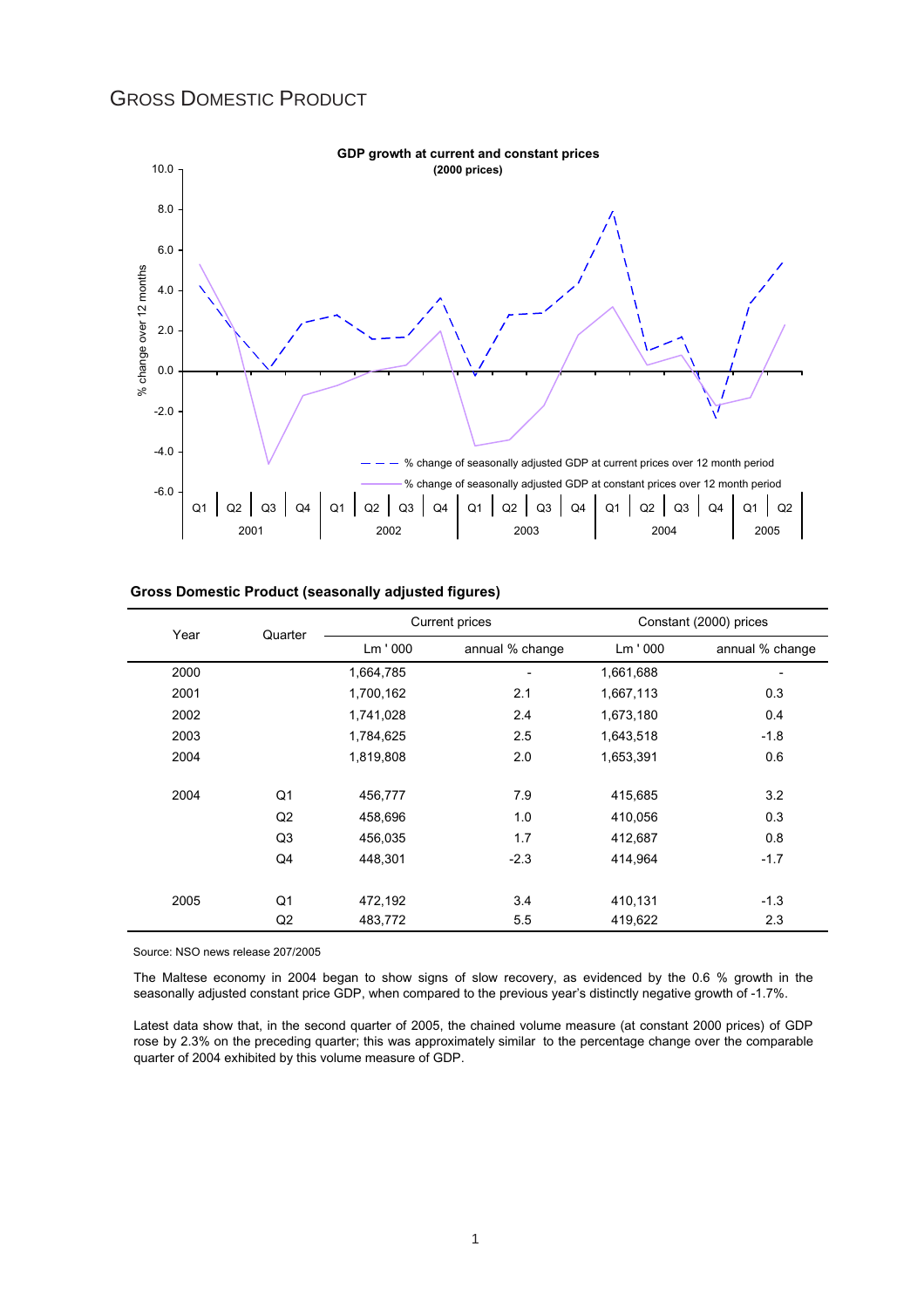### GROSS DOMESTIC PRODUCT BY INDUSTRY

GDP by industry is measured by gross value added (GVA). This aggregate is a measure of the value of output of an industry less the value of intermediate inputs used by that industry.



#### **Gross value added by industry**

#### **Gross Value Added (GVA) at market prices**

|      |                |               |                          | Annual % change |                                        |              |
|------|----------------|---------------|--------------------------|-----------------|----------------------------------------|--------------|
| Year | Quarter        | Total economy | Production<br>industries | Services        | Agriculture,<br>hunting and<br>fishing | Construction |
| 2000 |                |               |                          |                 |                                        |              |
| 2001 |                | 1.4           | $-11.8$                  | 5.6             | 14.5                                   | 13.5         |
| 2002 |                | 1.6           | 1.8                      | 1.3             | 1.1                                    | 3.3          |
| 2003 |                | 3.7           | 1.1                      | 5.9             | $-0.4$                                 | 3.8          |
| 2004 |                | 0.7           | $-1.2$                   | 4.3             | 3.2                                    | 2.4          |
| 2004 | Q <sub>1</sub> | 3.1           | 1.6                      | 4.0             | 8.4                                    | 3.5          |
|      | Q2             | $-0.6$        | $-12.2$                  | 4.0             | 5.8                                    | 0.1          |
|      | Q3             | 0.7           | $-14.4$                  | 6.1             | 0.8                                    | 3.1          |
|      | Q4             | $-0.4$        | $-10.1$                  | 2.8             | $-1.6$                                 | 3.0          |
| 2005 | Q1             | $-0.1$        | $-9.3$                   | 3.0             | 2.3                                    | 4.4          |
|      | Q2             | 4.1           | 0.7                      | 5.1             | 5.5                                    | 8.3          |

Notes: FISIM has not yet been allocated over the individual industries

 'Production' includes mining and quarrying, manufacturing, electricity, gas and water supply, but excludes construction 'Services' incorporates all the other industries not falling under the other headings listed above

Source: News Release 192/2005

In the second quarter of 2005, the services industry continued to exhibit the characteristically strong growth in gross value added regularly reported by this sector throughout the period 2001-2004. In this respect, a difference of more than two percentage points was in fact recorded for annual percentage changes in gross value added between the first and second quarter of this year.

In the current quarter, the manufacturing sector registered a slight positive growth in gross value added after having consistently exhibiting a strong decline in performance in the preceding four consecutive quarters.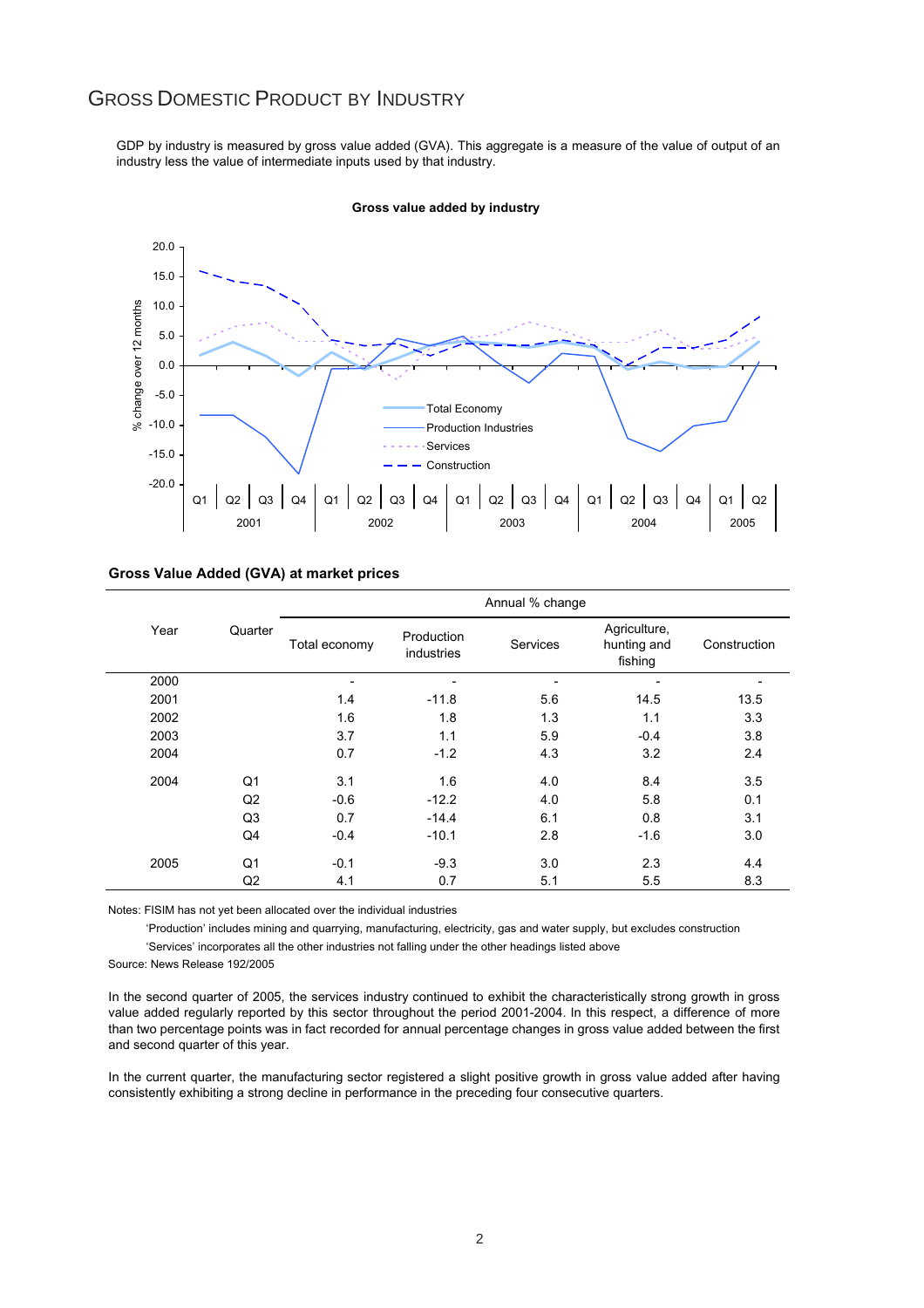#### 80.00 contribution to total gross value added % contribution to total gross value added 70.00 60.00 50.00 40.00 30.00 20.00 10.00  $\overline{\varepsilon}$ 0.00  $\Omega$   $\Omega$ 2000 2001 2002 2003 2004 2004 2005 **Agriculture, hunting & fishing Construction Industries Construction Construction** Services

### SECTORAL CONTRIBUTION PRODUCT TO GROSS VALUE ADDED

**Contribution to Gross Value Added by Industry**

**Contribution to Gross Value Added**

|      |         |                                   |            | % Contribution to total gross value* added by industry |                 |
|------|---------|-----------------------------------|------------|--------------------------------------------------------|-----------------|
| Year | Quarter | Agriculture, hunting<br>& fishing | Production | Construction                                           | <b>Services</b> |
| 2000 |         | 2.3                               | 25.7       | 4.0                                                    | 68.0            |
| 2001 |         | 2.6                               | 22.3       | 4.4                                                    | 70.6            |
| 2002 |         | 2.6                               | 22.4       | 4.5                                                    | 70.5            |
| 2003 |         | 2.5                               | 21.7       | 4.5                                                    | 71.4            |
| 2004 |         | 2.5                               | 19.5       | 4.6                                                    | 73.5            |
| 2004 | Q1      | 2.5                               | 22.2       | 4.8                                                    | 70.5            |
|      | Q2      | 2.7                               | 19.2       | 4.6                                                    | 73.7            |
|      | Q3      | 2.4                               | 17.6       | 4.3                                                    | 75.7            |
|      | Q4      | 2.5                               | 19.2       | 4.6                                                    | 73.6            |
| 2005 | Q1      | 2.5                               | 20.1       | 5.0                                                    | 72.4            |
|      | Q2      | 2.7                               | 18.5       | 4.6                                                    | 74.2            |

\* Gross Value Added of the whole economy excludes FISIM, in order to reconcile the total gross value added with the sum of the individual industries' gross value added (since FISIM has not yet been allocated to the individual industries)

Source: News Release 192/2005

In 2004, services accounted to 77.2% of total gross value added, when compared to 74.5% in 2003. Production (including mining and quarrying, manufacturing, electricity, gas and water supply but excluding construction) accounted for 20.5% in 2004, in comparison to 22.6% in 2003 – this continues to confirm the steady decline in the contribution to total gross value added made by this sector over the recent years. Between 2003 and 2004, a marginal increase of 0.1% was registered by the construction sector in the share of gross value added; the share of the agriculture, hunting and fishing sector remained virtually unchanged during the period under consideration.

Gross fixed capital formation consists of resident producers' acquisitions, less disposals, of fixed assets during a given period plus certain additions to the value of non-produced assets realised by the productive activity of producer or institutional units (definition: Eurostat ESA 1995). Non-produced assets consist of those tangible and intangible non-financial assets that come into existence other than through processes of production, and incorporate costs of ownership transfer on, and major improvements to, these assets.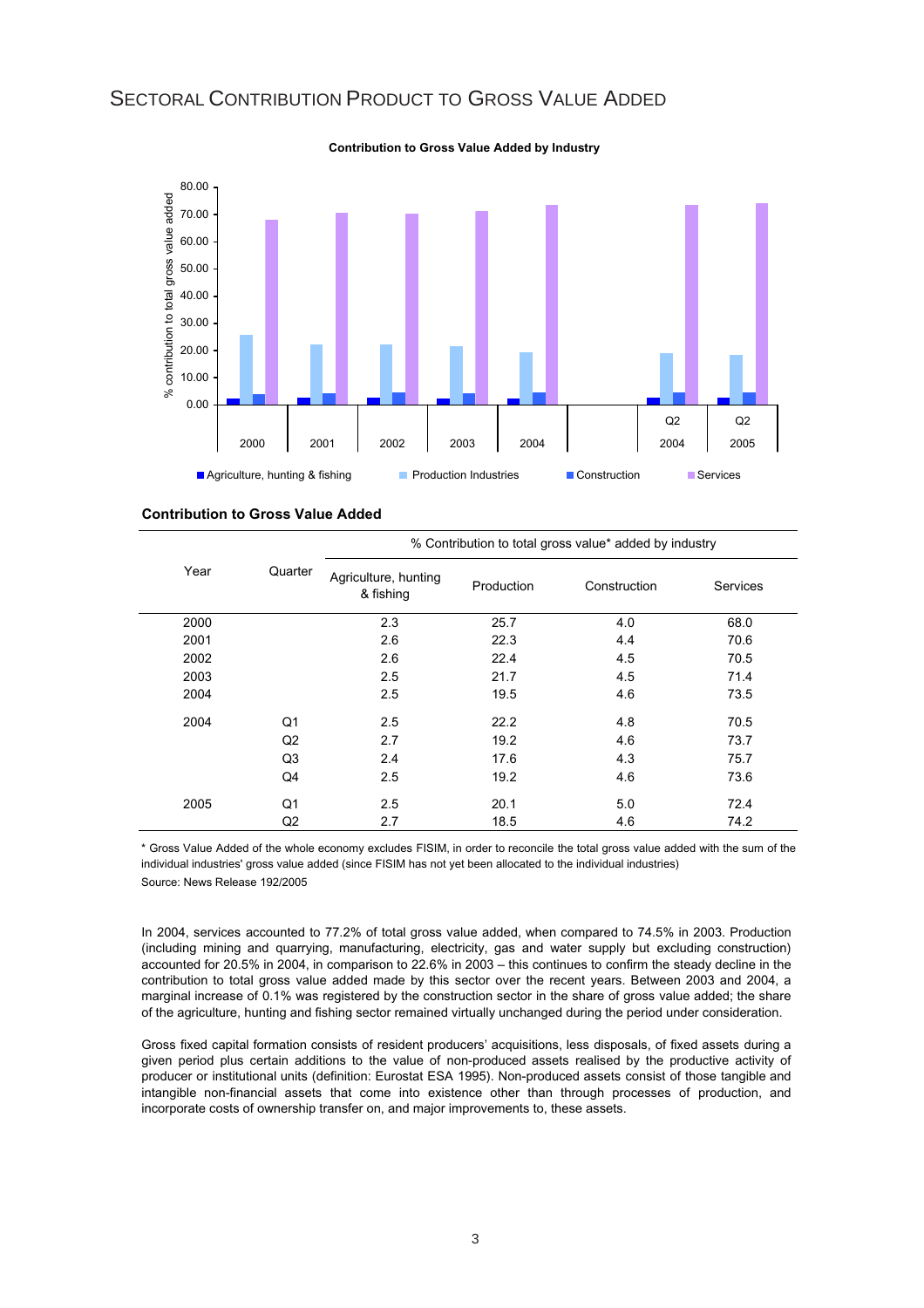### DETERMINANTS OF GDP GROWTH

| $(2000)$ prices) |                |                                                  |                                                  |                                                              |                                     |                           |                                                   |             | (Lm'000)                    |
|------------------|----------------|--------------------------------------------------|--------------------------------------------------|--------------------------------------------------------------|-------------------------------------|---------------------------|---------------------------------------------------|-------------|-----------------------------|
|                  |                | Household<br>Final<br>Consumption<br>Expenditure | <b>NPISH Final</b><br>Consumption<br>Expenditure | General<br>Government<br>Final<br>Consumption<br>Expenditure | Gross Fixed<br>Capital<br>Formation | Changes in<br>inventories | Acquisitions<br>less<br>disposals of<br>valuables | Net Exports | <b>GDP</b><br>(2000 Prices) |
| 2000             |                | 1,047,544                                        | 25,816                                           | 327,280                                                      | 371,406                             | 52,609                    | 2,746                                             | $-167,276$  | 1,660,125                   |
| 2001             |                | 1,045,866                                        | 25,314                                           | 326,670                                                      | 321,363                             | $-27,558$                 | 11,989                                            | $-39,892$   | 1,663,752                   |
| 2002             |                | 1,034,307                                        | 26,589                                           | 339,814                                                      | 254,027                             | $-25,601$                 | 5,130                                             | 42,213      | 1,676,479                   |
| 2003             |                | 1,054,941                                        | 27,386                                           | 349,702                                                      | 327,609                             | $-10,220$                 | 3,131                                             | $-107,433$  | 1,645,116                   |
| 2004             |                | 1,049,695                                        | 26,977                                           | 352,228                                                      | 342,842                             | 14,719                    | 5,435                                             | $-140,563$  | 1,651,333                   |
| 2004             | Q <sub>1</sub> | 245,884                                          | 6,749                                            | 89,322                                                       | 75,391                              | $-7,963$                  | 1,359                                             | $-16,462$   | 394,280                     |
|                  | Q2             | 254,571                                          | 6,821                                            | 88,415                                                       | 88,015                              | 7,065                     | 1,359                                             | $-38,016$   | 408,230                     |
|                  | Q3             | 276,520                                          | 6,585                                            | 84,806                                                       | 88,020                              | $-15,994$                 | 1,359                                             | $-14,276$   | 427,020                     |
|                  | Q4             | 272,720                                          | 6,822                                            | 89,686                                                       | 91,414                              | 31,611                    | 1,359                                             | -71,808     | 421,804                     |
| 2005             | Q <sub>1</sub> | 228,943                                          | 6,843                                            | 83,456                                                       | 79,381                              | 44,121                    | 1,371                                             | -49,063     | 395,052                     |
|                  | Q2             | 247,437                                          | 6,886                                            | 85,512                                                       | 97,013                              | 20,423                    | 1,371                                             | -40,750     | 417,892                     |

#### **Determinants of real GDP growth at constant prices**

Source: NSO News Release 192/2005

In 2004, household final consumption expenditure registered a nominal increase of Lm30.9 million, or 2.8 per cent, from the figure of Lm1,094.7 million in 2003. The 2004 household final consumption expenditure decreased in real terms by Lm5.2 million, or 0.5 per cent, from the figure of Lm1,054.9 million in 2003. Whilst there was a slight decline in the consumption of food and non-alcoholic beverages, increases in expenditure outlays were registered on alcoholic beverages and tobacco, clothing and footwear.

Other increases were recorded for housing, water, electricity, gas and other fuels, whilst spending decreased on furnishings, household equipment and routine maintenance of the house. Expenditure during the relevant period also increased on health, education, transport, communication, recreation and culture, and miscellaneous goods and services. A decline in expenditure outlays was also noted in the case of restaurants and hotels.

During the second quarter of 2005, household final consumption registered a nominal decline of Lm1.2 million, or 0.4 per cent from the figure of Lm274.5 million in the second quarter of 2004. At constant 2000 prices, this is equivalent to a decline of 2.8 per cent.

In nominal terms, general government final consumption expenditure amounted to Lm412.0 million in 2004, an increase of Lm15.7 million or 4.0 per cent over the previous year's figure. The increase was mainly the result of higher outlays on health, education, and economic affairs. The other functions of government also reported increases. At constant prices, general government final consumption increased by 0.7 per cent from 2003 to reach Lm352.2 million in 2004. General government final expenditure (at constant 2000 prices) declined from Lm88.4 million in the second quarter of 2004 to Lm85.5 million in the comparable quarter of this year.

Exports of goods and services dropped by 3.8 per cent to Lm1,388.9 million during 2004 when compared to 2003. In real terms, however, exports went up by 0.3 per cent, or Lm4.2 million, to Lm1,560.3 million. Imports of goods and services remained relatively unchanged in nominal terms; however, there was in an increase in real imports of Lm37.3 million, or 2.2 per cent during this period. During the second quarter of 2005, exports of goods and services dropped by 4.1 per cent to Lm339.6 million when compared to the corresponding quarter of 2004. In real terms, this was equivalent to a fall of 5.8 per cent. In 2005 Q2 nominal imports of goods and services went down by 3.0 per cent when compared to the corresponding quarter of the previous year. In real terms, this represents a decrease of 4.7 per cent.

GDP by industry is measured by gross value added (GVA). This aggregate is a measure of the value of output of an industry less the value of intermediate inputs used by that industry.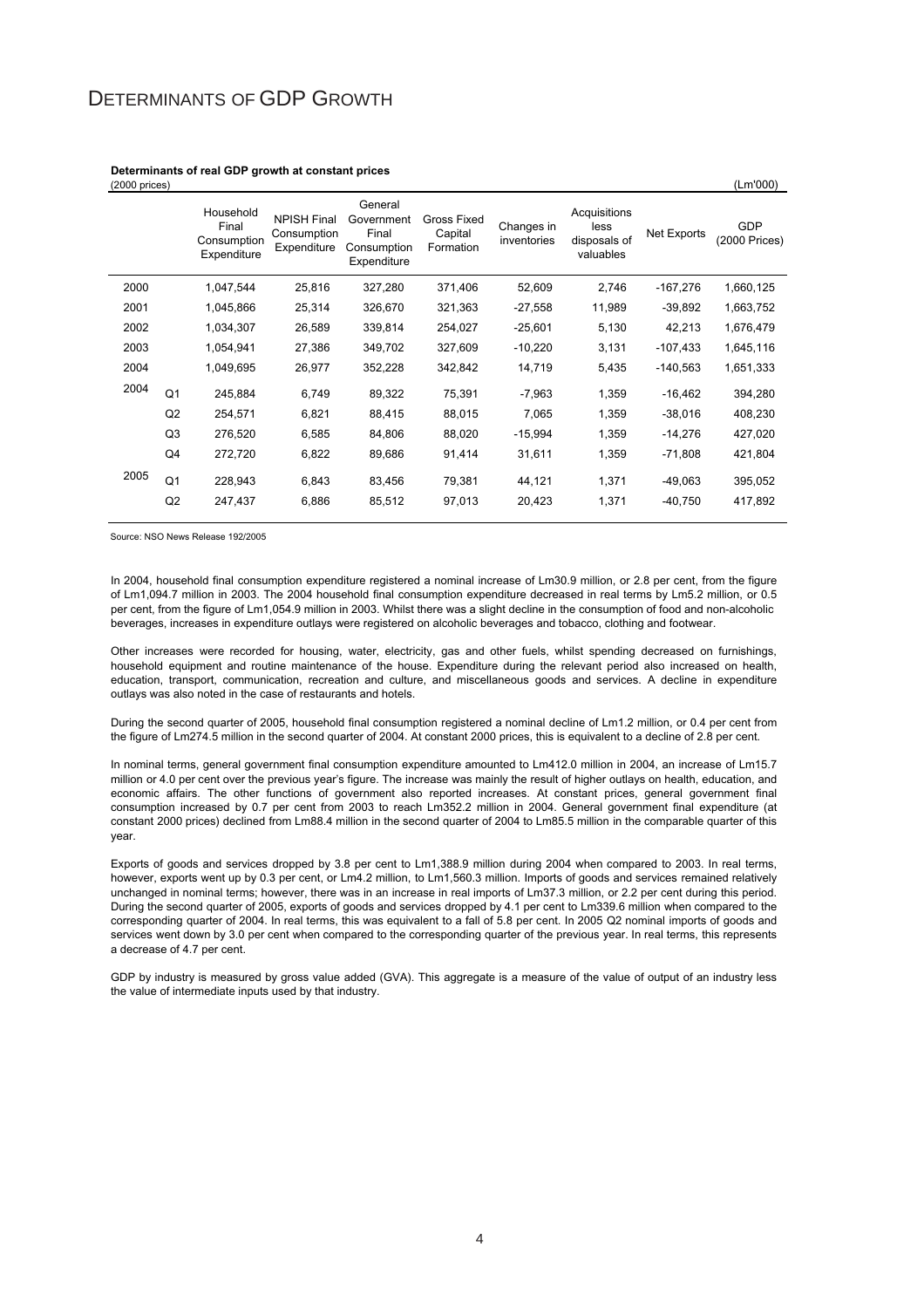#### GDPINTERNATIONALCOMPARISONS



#### **GDP growth at constant prices (Q/Q-4): international comparisons**

**GDP at constant (1995) prices percentage change on previous year (non-seasonally adjusted figures)**

**GDP at constant (1995) prices percentage change on previous quarter (seasonally adjusted figures)**

|                        |      | annual % change (Q/Q-4) |        |      | % change quarter on quarter (Q/Q-1) |        |        |        |        |     |
|------------------------|------|-------------------------|--------|------|-------------------------------------|--------|--------|--------|--------|-----|
| Country                | 2001 | 2002                    | 2003   | 2004 |                                     | 2004   |        |        | 2005   |     |
|                        |      |                         |        |      | Q1                                  | Q2     | Q3     | Q4     | Q1     | Q2  |
| Euro-zone              | 1.8  | 0.9                     | 0.7    | 2.1  | 0.7                                 | 0.5    | 0.3    | 0.2    | 0.4    | 0.3 |
| European Union (EU-25) | 1.8  | 1.1                     | 1.1    | 2.4  | 0.8                                 | 0.5    | 0.3    | 0.3    | 0.4    | 0.4 |
| United Kingdom         | 2.2  | 2.0                     | 2.5    | 3.2  | 1.0                                 | 0.7    | 0.3    | 0.5    | 0.3    | 0.5 |
| Germany                | 0.7  | 0.5                     | 0.6    | 2.1  | 0.5                                 | 0.2    | $-0.1$ | $-0.1$ | 0.8    | 0.0 |
| Italy                  | 1.8  | 0.4                     | 0.3    | 1.2  | 0.5                                 | 0.3    | 0.4    | $-0.4$ | $-0.5$ | 0.7 |
| France                 | 2.1  | 1.2                     | 0.8    | 2.3  | 0.6                                 | 0.8    | 0.1    | 0.6    | 0.4    | 0.1 |
| Ireland                | 6.2  | 6.1                     | 4.4    | 4.5  | 0.1                                 | $-0.2$ | $-0.4$ | 2.4    | 0.3    | 1.6 |
| Malta                  | 0.2  | 0.8                     | $-1.9$ | 0.4  | $-1.6$                              | $-1.4$ | 0.6    | 0.6    | $-1.2$ | 2.3 |
| Cyprus                 | 4.1  | 2.1                     | 1.9    | 3.8  | 0.9                                 | 1.0    | 0.8    | 0.7    | 1.3    | 0.7 |
| <b>Czech Republic</b>  | 2.6  | 1.5                     | 3.2    | 4.4  | 1.2                                 | 1.1    | 1.2    | 1.2    | 1.3    | 1.3 |
| Hungary                | 3.8  | 5.1                     | 3.4    | 4.6  | 1.1                                 | 1.0    | 0.8    | 1.1    | 0.9    | 1.2 |
| Slovenia               | 2.7  | 3.5                     | 2.7    | 4.2  | 1.7                                 | 0.8    | 1.2    | $-0.4$ | 1.2    | 2.6 |
| Slovakia               | 3.8  | 4.6                     | 4.5    | 5.5  | 1.5                                 | 1.4    | 1.3    | 1.4    | 1.2    | 1.3 |
| Lithuania              | 6.4  | 6.7                     | 10.4   | 7.0  | 0.9                                 | 1.0    | 0.8    | 0.7    | 1.3    | 0.7 |

Source: Eurostat-National Accounts Statistics

According to recent data, many large economies continued to register positive growth in the second quarter of this year – this applies even to Italy, which for the first time in three consecutive quarters, reported positive economic growth in real terms.

Growth in the euro-zone and EU-25 countries has remained positive in recent quarters - however, a slight decline was observed from the second quarter of 2004 which persisted till the end of that year. The first two quarters of 2005 appear to indicate a slight rebound of the economies in these areas, albeit they have yet to attain their former levels of economic growth which existed at the start of 2004. Significantly, growth in the euro-zone and the EU-25 group of countries has remained positive despite the fact that the major industrial economies have been beset by negligible, and sometimes even negative growth over the last preceding four quarters.

Many of the new Member States have consistently reported positive real GDP growth approximately equal to, and in many instances, greater than unity, from the latter half of 2003 onwards.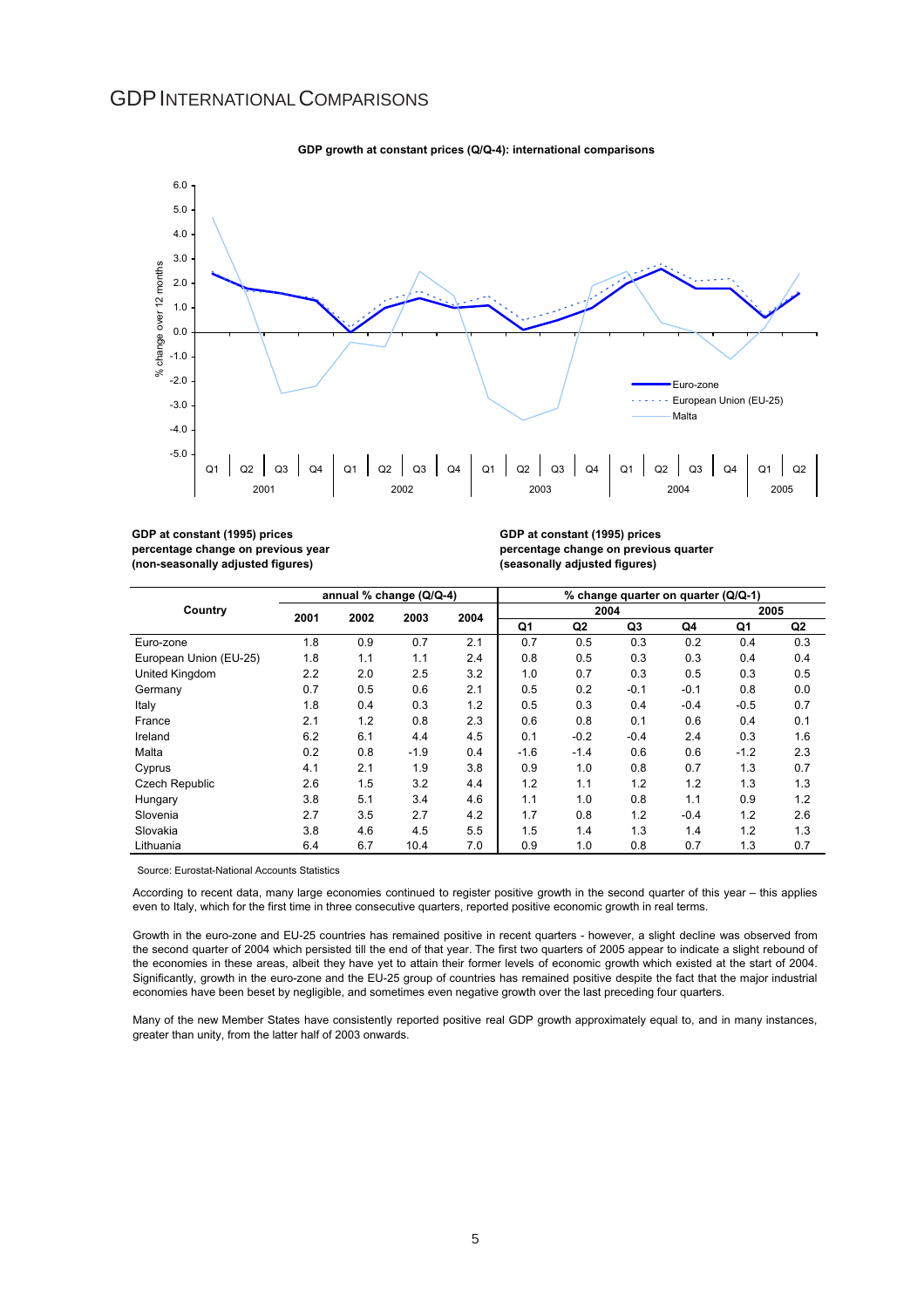### GROSS FIXED CAPITAL FORMATION ...



**Chained volume measures\*, non-seasonally adjusted reference year 2000**

| Year | Quarter        | Transport<br>equipment | <b>Metal Products</b><br>and Machinery | Construction<br>(Other<br>buildings and<br>structures) | Construction<br>(Housing) | <b>Other Products</b><br>(not incl.<br>agriculture) | Total GFCF** | Annual %<br>changes in<br><b>GFCF</b> |
|------|----------------|------------------------|----------------------------------------|--------------------------------------------------------|---------------------------|-----------------------------------------------------|--------------|---------------------------------------|
|      |                |                        |                                        | Lm '000                                                |                           |                                                     |              |                                       |
| 2000 |                | 40.319                 | 148.586                                | 116.367                                                | 53.343                    | 11.174                                              | 369.788      |                                       |
| 2001 |                | 15.145                 | 98.245                                 | 125,183                                                | 67.840                    | 13.051                                              | 319.465      | $-13.6$                               |
| 2002 |                | $-48,030$              | 89,892                                 | 127,267                                                | 72,123                    | 12,850                                              | 254,102      | $-20.5$                               |
| 2003 |                | 17.805                 | 95.248                                 | 124.744                                                | 76.429                    | 12.787                                              | 327,013      | 28.7                                  |
| 2004 |                | 19.645                 | 110.746                                | 120.976                                                | 77.874                    | 13.502                                              | 342.743      | 4.8                                   |
| 2004 | Q <sub>1</sub> | 3.974                  | 22.404                                 | 26.866                                                 | 19.394                    | 2.732                                               | 75.371       | $-7.3$                                |
|      | Q2             | 5,362                  | 30.229                                 | 29.489                                                 | 19.223                    | 3.686                                               | 87.989       | $-0.8$                                |
|      | Q <sub>3</sub> | 4.681                  | 26.388                                 | 34.069                                                 | 19.641                    | 3.217                                               | 87.997       | 11.4                                  |
|      | Q4             | 5,627                  | 31,724                                 | 30,551                                                 | 19,616                    | 3,868                                               | 91,387       | 12.6                                  |
| 2005 | Q <sub>1</sub> | 4.418                  | 24.907                                 | 27,323                                                 | 19.673                    | 3.037                                               | 79.358       | 5.3                                   |
|      | Q2             | 5,314                  | 29.955                                 | 38.237                                                 | 19,828                    | 3.619                                               | 96.953       | 10.2                                  |

Source: National Accounts Statistics

**\*for the purpose of this table, the overall deflator for machinery and equipment was used to derive the constant price figure of the subcomponents transport equipment, metal products and machinery; similarly, the overall deflator for construction was used to obtain the separate constant price figures for the other buildings and structures, housing sub-components of construction.** 

**\*\*Total GFCF excludes (i) the amounts representing products of agriculture, forestry and fisheries (such as livestock used for breeding, plantations etc.), as well as (ii) capitalised production.**

Expenditure on gross fixed capital formation (transport equipment, metal products and machinery, construction, and other products, but not including agriculture and capitalised production) increased nominally by Lm 21.3 million, or 6.0% when comparing the 2004 figure with the previous year. GFCF exhibited a growth of 12.0% when comparing the nominal figure in the second quarter of 2005 with the corresponding figure in 2004. In real terms, GFCF increased by Lm 15.7 million, representing an increase of 4.8% in 2004 when compared to the previous year. The same constant price figure grew by 10.2% when the second quarter value of 2005 is compared with the same quarter in 2004.

The quarterly individual series depicted above incorporates both private and public expenditure on the relevant components of GFCF. The 'other products' component of GFCF consists of acquisitions, less disposals, of intangible fixed assets such as computer software, as well as entertainment, literary or artistic originals.

At constant (2000) prices, investment in construction for housing purposes remained relatively stable over the last four quarters, with a slight increase being registered in the current quarter; investment in total equipment (incorporating the following major categories: transport equipment, and metal products and machinery) experienced a substantial increase of approximately 20% in the second quarter of 2005 when compared with the first quarter of this year. The same constant price figure for the current quarter, however, represents a marginal decline of less than 1% when compared to the same quarter of 2004.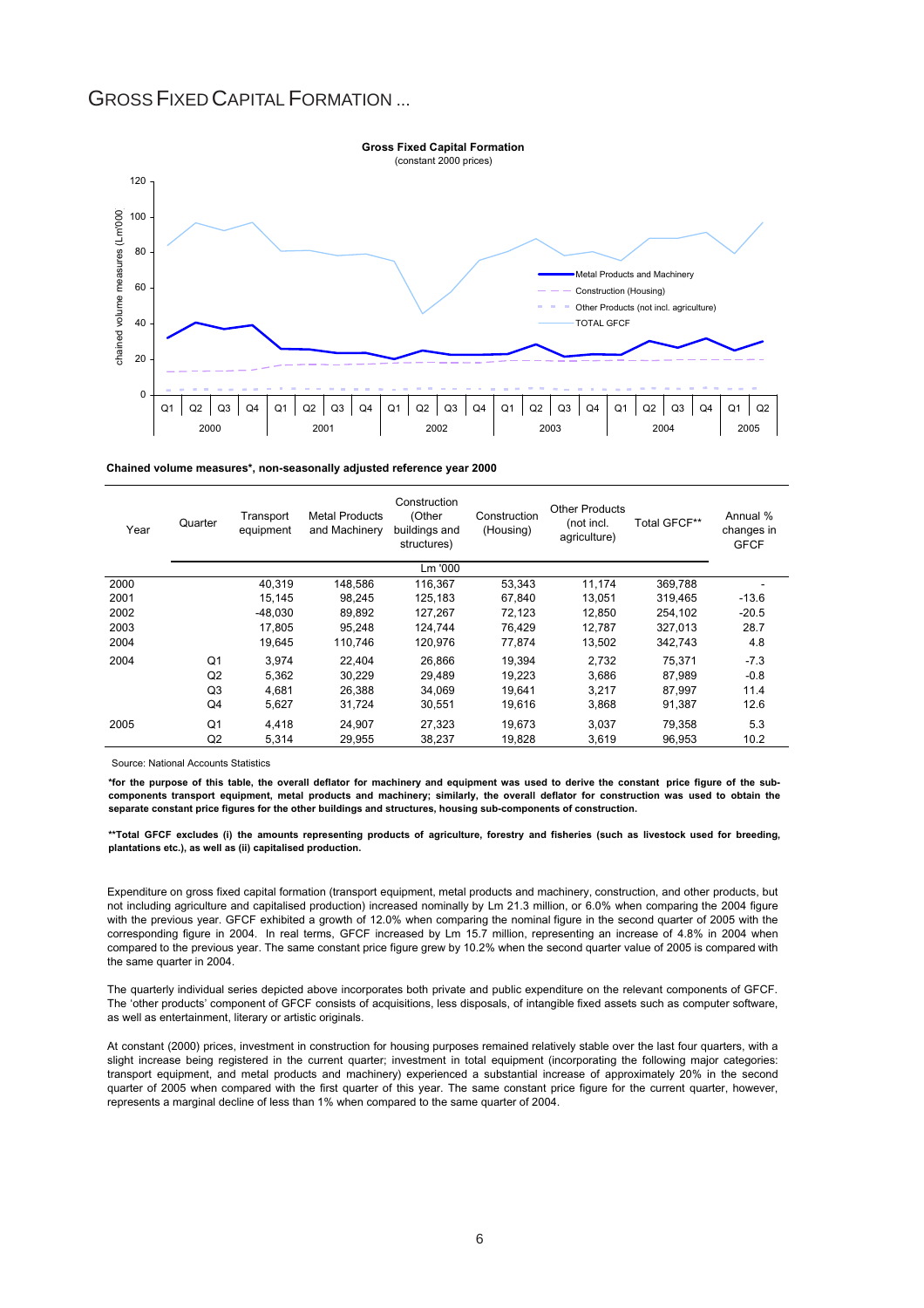### ... GROSS FIXED CAPITAL FORMATION



| Gross Fixed Capital Formation (GFCF) and GDP |  |  |  |  |  |
|----------------------------------------------|--|--|--|--|--|
|----------------------------------------------|--|--|--|--|--|

|        |                |                   | At Current Market Prices |            |                   |                   | At Constant (2000) Prices |            |                   |
|--------|----------------|-------------------|--------------------------|------------|-------------------|-------------------|---------------------------|------------|-------------------|
| Period |                | <b>Total GFCF</b> | annual %<br>changes      | <b>GDP</b> | <b>Total GFCF</b> | <b>Total GFCF</b> | annual %<br>changes       | <b>GDP</b> | <b>Total GFCF</b> |
|        |                | Lm '000           | <b>Total GFCF</b>        | Lm '000    | % of GDP          | Lm '000           | Total GFCF                | Lm '000    | % of GDP          |
| 2000   |                | 369,788           |                          | 1,660,126  | 22.3              | 369,788           |                           | 1,660,125  | 22.3              |
| 2001   |                | 330,885           | $-10.5$                  | 1,694,119  | 19.5              | 319,465           | $-13.6$                   | 1,663,752  | 19.2              |
| 2002   |                | 271,697           | $-17.9$                  | 1,740,853  | 15.6              | 254,102           | $-20.5$                   | 1,676,479  | 15.2              |
| 2003   |                | 352.906           | 29.9                     | 1,787,448  | 19.7              | 327,013           | 28.7                      | 1,645,116  | 19.9              |
| 2004   |                | 374,210           | 6.0                      | 1,830,496  | 20.4              | 342,743           | 4.8                       | 1,651,334  | 20.8              |
| 2004   | Q <sub>1</sub> | 82,207            | $-5.4$                   | 433,666    | 19.0              | 75,371            | $-6.4$                    | 394,280    | 19.1              |
|        | Q2             | 96,144            | 1.3                      | 454,268    | 21.2              | 87,989            | 0.3                       | 408,230    | 21.6              |
|        | Q3             | 95,988            | 13.8                     | 480,037    | 20.0              | 87,997            | 12.4                      | 427,020    | 20.6              |
|        | Q4             | 99,871            | 15.1                     | 462,525    | 21.6              | 91,387            | 13.6                      | 421,804    | 21.7              |
| 2005   | Q1             | 88,115            | 7.2                      | 438,515    | 20.1              | 79,358            | 5.3                       | 395,052    | 20.1              |
|        | Q2             | 107,699           | 12.0                     | 476,132    | 22.6              | 96,953            | 10.2                      | 417,892    | 23.2              |

Note: Total GFCF excludes amounts representing products of agriculture, forestry and fisheries, as well as capitalized production. Source: National Statistics Office

The graph above clearly depicts that an extraordinary decline in total GFCF occurred during the second quarter of 2002, both in nominal and constant (2000) price terms. This occurred as a result of the disposal of aircraft by the air transport sub-sector during this particular quarter (also refer to the first column in the preceding table, where the particular GFCF components are shown in more detail).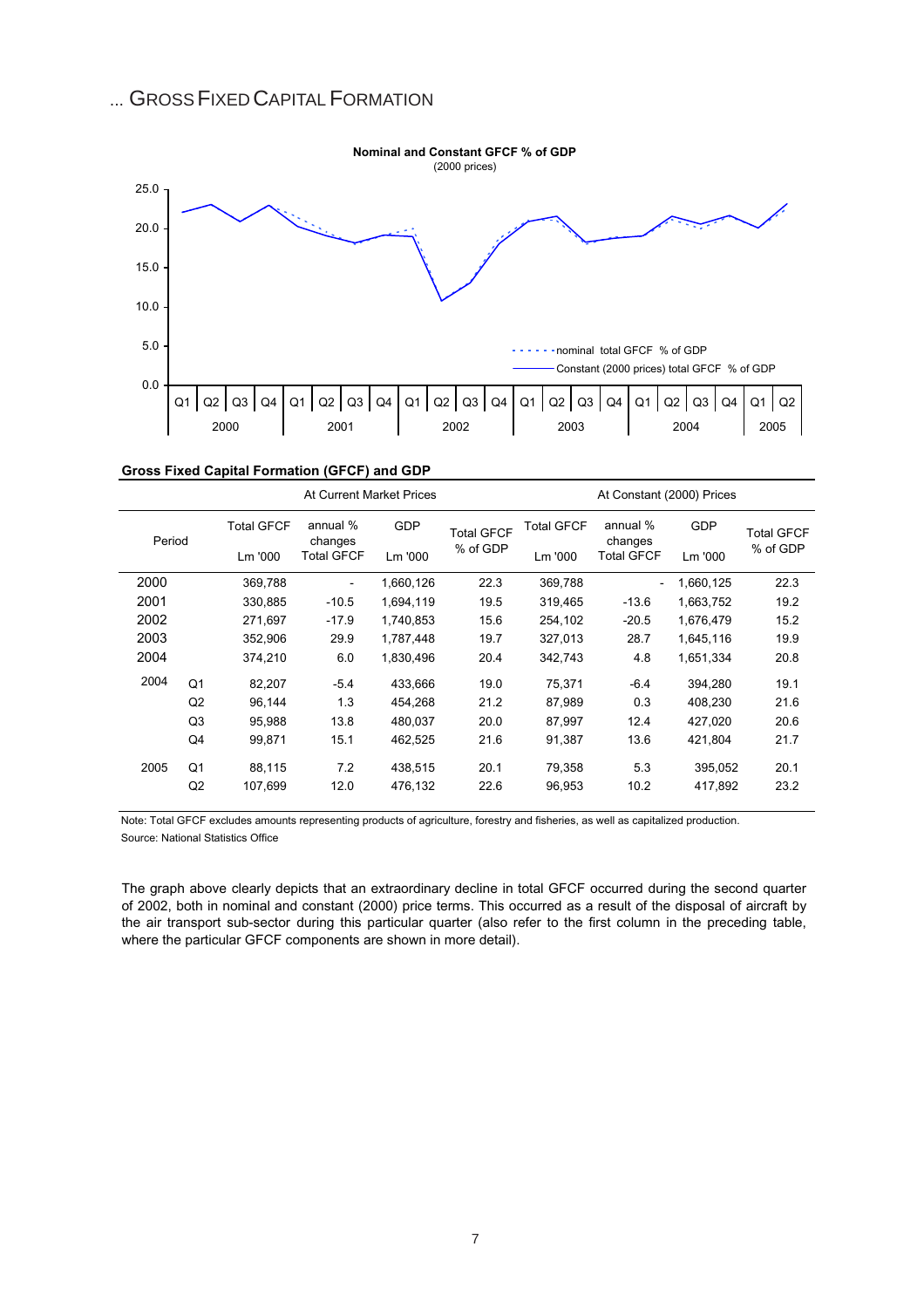### GOVERNMENT FINANCE

#### **General Government Sector data 2000-2005 Q2**



#### **General Government Sector data: annual and quarter changes**

| Year |                | <b>Total Revenue</b> | Change | <b>Total Expenditure</b> | Change  | Deficit (-) / Surplus<br>$^{(+)}$ | Change   | Debt $(*)$ |
|------|----------------|----------------------|--------|--------------------------|---------|-----------------------------------|----------|------------|
|      |                | Lm000's              | %      | Lm000's                  | %       | Lm000's                           | %        | Lm000's    |
| 2000 |                | 594.337              |        | 699.671                  |         | $-105,335$                        |          | 950,399    |
| 2001 |                | 639.452              | 7.6    | 750.878                  | 7.3     | $-111.426$                        | 5.8      | 1,072,925  |
| 2002 |                | 696.053              | 8.9    | 796.202                  | 6.0     | $-100.149$                        | $-10.1$  | 1,100,541  |
| 2003 |                | 717.638              | 3.1    | 903.799                  | 13.5    | $-186,161$                        | 85.9     | 1,304,734  |
| 2004 |                | 797,899              | 11.2   | 891.764                  | $-1.3$  | $-93.865$                         | $-49.6$  | 1,401,724  |
|      | Q <sub>1</sub> | 151.183              | $-1.1$ | 215.798                  | 2.2     | $-64.615$                         | 10.9     | 1,327,452  |
| 2004 | Q2             | 187.903              | 12.9   | 225.341                  | $-0.2$  | $-37.438$                         | $-36.9$  | 1,379,358  |
|      | Q <sub>3</sub> | 200.311              | 17.0   | 216.342                  | 10.3    | $-16,031$                         | $-35.7$  | 1,393,476  |
|      | Q <sub>4</sub> | 258.502              | 13.8   | 234.282                  | $-13.5$ | 24.220                            | $-155.5$ | 1,401,724  |
| 2005 | Q <sub>1</sub> | 167,956              | 11.1   | 224.373                  | 4.0     | $-56,418$                         | $-12.7$  | 1,416,618  |
|      | Q2             | 201.826              | 7.4    | 237.867                  | 5.6     | $-36.042$                         | $-3.7$   | 1.427.056  |

(\*) Position at end of period.

Data is based on ESA95 methodology and is provisional.

Source: National Statistics Office

The tables on Government finance data on this and the following sheets present aggregates (revenue, expenditure and debt positions and flows), which are based on ESA95 methodology. Therefore the data covers all the accounts of budgetary central government, the extra budgetary units (EBUs), as well as the local councils. The cash data from the Departmental Accounting System (DAS) has been adjusted for accruals.

The debt and deficit data are in line with the Maastricht criteria. Indeed the end of year deficit data above corresponds to the figures in the table on government deficit and debt.

The data in this release are based on the latest available sources, and contain updates to the previous release in this series.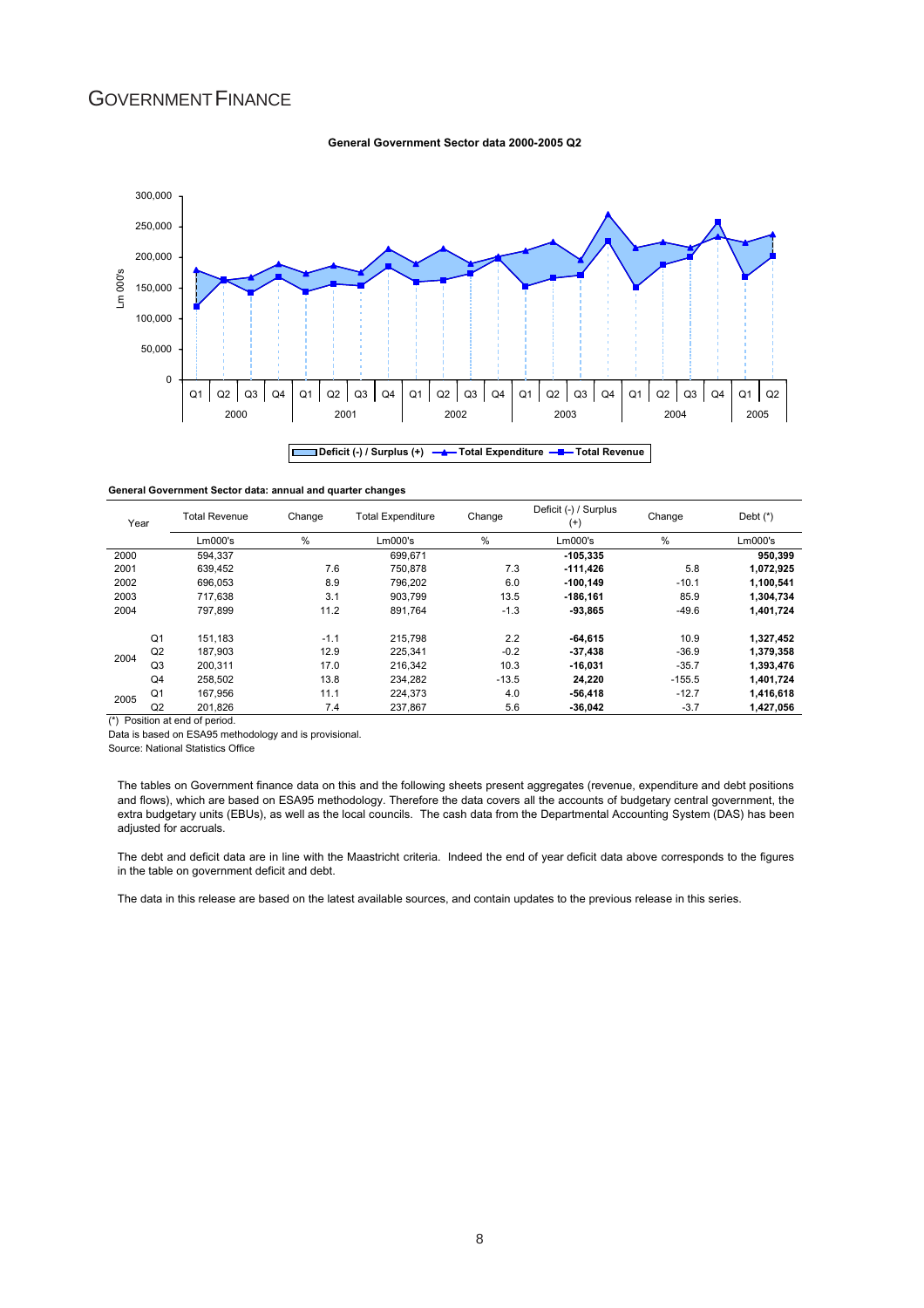### **GOVERNMENT REVENUE**



#### **Components of General Government Sector's revenue 2000-2005 Q2**

■ Social Contributions receivable\* Taxes on Production and Imports Market Output Property Income, receivable  $\Box$  Current taxes on income, wealth, etc  $\Box$  Current transfers receivable

| Year |                | Market Output | Taxes on<br>Production and<br>Imports | Property Income,<br>receivable | Current taxes on<br>income, wealth,<br>etc | Social<br>Contributions<br>receivable* | Current and<br>capital transfers<br>receivable | <b>Total Revenue</b> |
|------|----------------|---------------|---------------------------------------|--------------------------------|--------------------------------------------|----------------------------------------|------------------------------------------------|----------------------|
|      |                |               |                                       |                                | Lm000's                                    |                                        |                                                |                      |
| 2000 |                | 28,338        | 214,432                               | 43,301                         | 155,349                                    | 128,367                                | 24,550                                         | 594,337              |
| 2001 |                | 31.385        | 229.800                               | 46,764                         | 174.481                                    | 146.067                                | 10.956                                         | 639,452              |
| 2002 |                | 32.790        | 249,881                               | 43,830                         | 206,786                                    | 146,799                                | 15.967                                         | 696,053              |
| 2003 |                | 36.312        | 242.885                               | 49.350                         | 221.506                                    | 150.094                                | 17.492                                         | 717,638              |
| 2004 |                | 41,060        | 285,189                               | 49,694                         | 222,486                                    | 155,101                                | 44,371                                         | 797,899              |
|      | Q <sub>1</sub> | 8,328         | 67,428                                | 16,591                         | 25,922                                     | 29,839                                 | 3,074                                          | 151,183              |
|      | Q2             | 8.562         | 64.327                                | 10.527                         | 56.483                                     | 39.108                                 | 8.895                                          | 187,903              |
| 2004 | Q3             | 9.535         | 72.074                                | 8.093                          | 59.658                                     | 39.097                                 | 11.854                                         | 200.311              |
|      | Q4             | 14.635        | 81.359                                | 14.482                         | 80.423                                     | 47,056                                 | 20.547                                         | 258,502              |
| 2005 | Q <sub>1</sub> | 9,952         | 70,315                                | 14,277                         | 22,849                                     | 32,295                                 | 18,267                                         | 167,956              |
|      | Q <sub>2</sub> | 10,035        | 71,797                                | 11,630                         | 57,863                                     | 38,086                                 | 12,415                                         | 201,826              |

Data are based on ESA95 methodology and is consolidated.

Data are provisional.

\* Revenue Category 'Social contributions receivable' includes the Government's Treasury Pensions (as imputed social contributions). Source: National Statistics Office

Total General Government revenue for the second quarter of 2005 amounted to Lm201.8 million, an increase of Lm13.9 million, or 7.4 per cent compared to the second quarter of 2004. The main increases were reported under Taxes on Production and Imports (+Lm7.5 million or 11.6 per cent) due to higher revenue from VAT, and under Current and Capital Transfers receivable (+Lm3.5 million or 39.6 per cent) due to EU funds.

The data in the table above include updates, which were essentially due to the reclassification of certain transactions covering transfers from Central Government to the Extra Budgetary Units.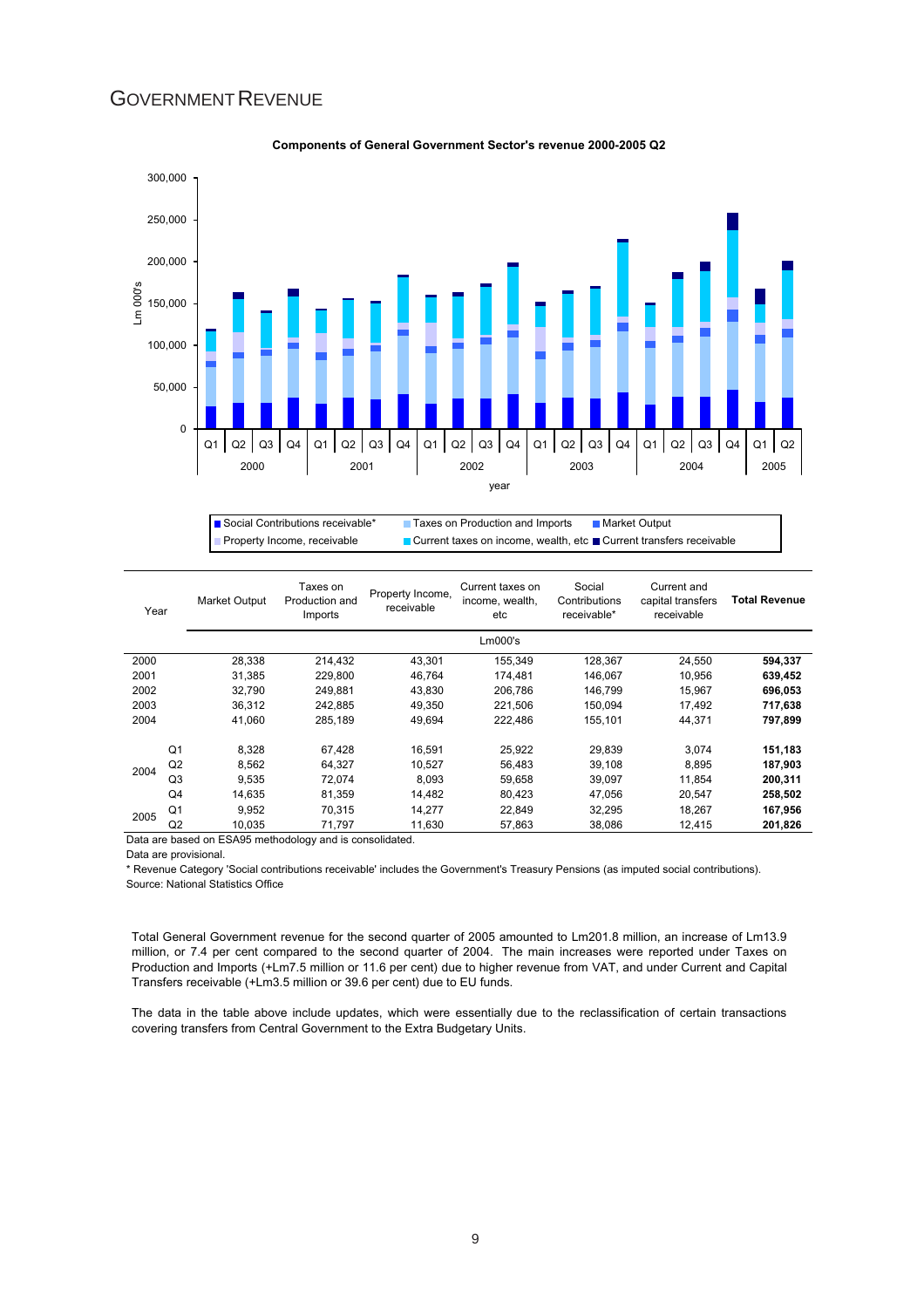### GOVERNMENT EXPENDITURE



#### **Components of the General Government Sector's expenditure 2000-2005 Q2**

| Year          |                | Compensation of<br>Employees | Intermediate<br>Consumption | Property Income,<br>payable (incl<br>interest) | <b>Gross Capital</b><br>Formation | Social Benefits<br>and social<br>transfers in kind | Other*  | Total<br><b>Expenditure</b> |
|---------------|----------------|------------------------------|-----------------------------|------------------------------------------------|-----------------------------------|----------------------------------------------------|---------|-----------------------------|
|               |                |                              |                             |                                                | Lm000's                           |                                                    |         |                             |
| 2000          |                | 221,219                      | 79,875                      | 64,015                                         | 76,188                            | 208,047                                            | 50,329  | 699,671                     |
| 2001          |                | 257,704                      | 71.853                      | 63,568                                         | 67,227                            | 222.901                                            | 67.624  | 750,878                     |
| 2002          |                | 265.227                      | 79.919                      | 69.314                                         | 82.293                            | 232.497                                            | 66.952  | 796,202                     |
| 2003          |                | 277.623                      | 87.685                      | 69.242                                         | 96.670                            | 245.420                                            | 127.161 | 903,799                     |
| 2004          |                | 282.070                      | 99,740                      | 75,985                                         | 78,407                            | 254,923                                            | 100,639 | 891,764                     |
|               | Q <sub>1</sub> | 70.950                       | 24.371                      | 18.942                                         | 17.471                            | 64.315                                             | 19.749  | 215,798                     |
|               | Q <sub>2</sub> | 69,029                       | 24.633                      | 18.996                                         | 19.766                            | 65,971                                             | 26.947  | 225,341                     |
| 2004          | Q3             | 69.938                       | 21.585                      | 19.481                                         | 24.562                            | 59,629                                             | 21.146  | 216,342                     |
|               | Q4             | 72.154                       | 29.151                      | 18.566                                         | 16.608                            | 65.007                                             | 32.797  | 234,282                     |
| 2005          | Q <sub>1</sub> | 70.242                       | 19.219                      | 16.883                                         | 21.543                            | 67,663                                             | 28.824  | 224,373                     |
|               | Q <sub>2</sub> | 71.691                       | 22,050                      | 21,923                                         | 27,285                            | 69,644                                             | 25,274  | 237,867                     |
| $\sim$ $\sim$ |                |                              |                             | $\cdots$                                       |                                   |                                                    |         |                             |

Data are based on ESA95 methodology and is consolidated.

Data are provisional.

\* Expenditure Category 'Other' includes subsidies payable, recurrent and capital transfers.

Source: National Statistics Office

Total expenditure during the second quarter of 2005 amounted to Lm237.9 million, an increase of Lm12.5 million, or 5.6 per cent over the second quarter of 2004.

The main increase was due to Capital Formation (+Lm7.5 million), which was in greater part due to higher outlay on road construction. Other comparative increases were reported under property income payable (mainly debt servicing costs), which increased by Lm2.9 million, compensation of employees (+Lm2.7 million), and social benefits (+3.7 million). On the other hand declines were reported for intermediate consumption (-Lm2.6 million) due to a lower outlay on goods and services, and in the 'other' category (-Lm1.7 million).

The quarterly and annual data on government expenditure have been revised from the previous release due to a revision in the treatment of a sub-fund of an extra budgetary unit.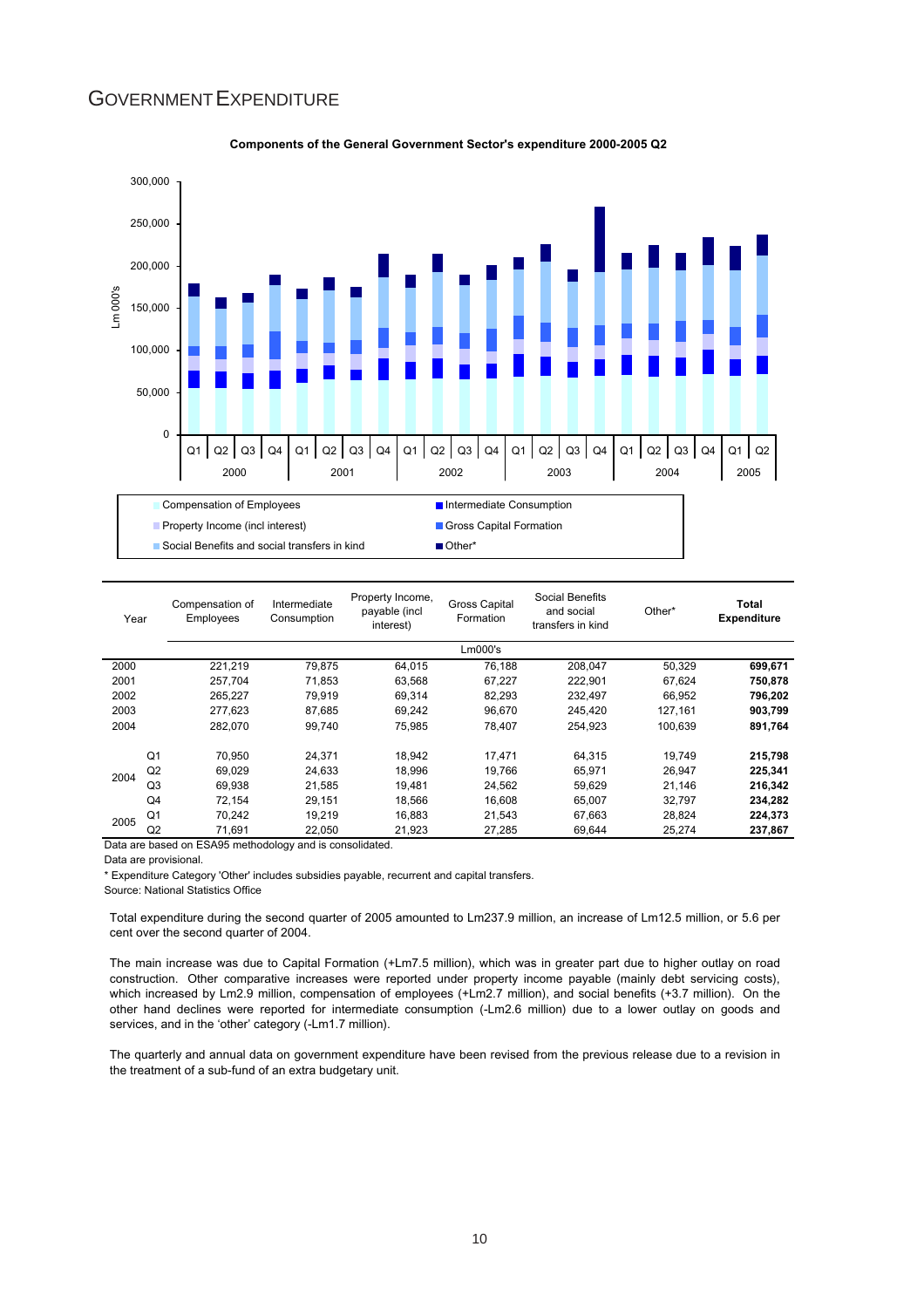### GOVERNMENT DEBT

#### **General Government debt and debt guarantees**

|      |                |            |           |                                                                       |           | Lm 000's                       |
|------|----------------|------------|-----------|-----------------------------------------------------------------------|-----------|--------------------------------|
|      |                |            |           | Debt position of Central Government Sector (S.1311) (Including EBU's) |           |                                |
|      |                |            | Domestic  | Foreign                                                               |           | <b>Total Central</b>           |
|      |                | short term | long term | short term                                                            | long term | Government debt<br>outstanding |
|      | Q <sub>1</sub> | 265,616    | 845.671   | 0                                                                     | 68.681    | 1.179.967                      |
| 2003 | Q2             | 289,716    | 854,652   | 0                                                                     | 90,227    | 1,234,595                      |
|      | Q <sub>3</sub> | 269,502    | 898.954   | 0                                                                     | 88,337    | 1,256,793                      |
|      | Q4             | 287,549    | 927,054   | 0                                                                     | 89.435    | 1,304,038                      |
|      | Q1             | 311,128    | 931,637   | 0                                                                     | 83,996    | 1,326,761                      |
| 2004 | Q2             | 317,087    | 978,924   | 0                                                                     | 82,661    | 1,378,671                      |
|      | Q <sub>3</sub> | 310,136    | 1,001,728 | 0                                                                     | 80,930    | 1,392,794                      |
|      | Q4             | 283,222    | 1,035,322 | 0                                                                     | 82,503    | 1,401,048                      |
| 2005 | Q <sub>1</sub> | 273,923    | 1,073,919 | 0                                                                     | 68,097    | 1,415,939                      |
|      | Q2             | 250,963    | 1,108,550 | 0                                                                     | 66,902    | 1,426,415                      |

**Debt position of Local Government Sector (S.1313)**

|      |                |            | Domestic  |            | Foreign      | <b>Total Local</b><br>Government debt |
|------|----------------|------------|-----------|------------|--------------|---------------------------------------|
|      |                | short term | long term | short term | long term    | outstanding                           |
|      | Q <sub>1</sub> | 229        | 354       | 0          | $\mathbf{0}$ | 583                                   |
| 2003 | Q2             | 206        | 416       | 0          | $\mathbf{0}$ | 622                                   |
|      | Q <sub>3</sub> | 182        | 477       | 0          | $\mathbf{0}$ | 659                                   |
|      | Q4             | 158        | 538       | 0          | $\mathbf{0}$ | 696                                   |
|      | Q <sub>1</sub> | 164        | 527       | 0          | $\mathbf{0}$ | 691                                   |
| 2004 | Q2             | 171        | 516       | 0          | $\mathbf{0}$ | 686                                   |
|      | Q <sub>3</sub> | 177        | 504       | 0          | 0            | 682                                   |
|      | Q4             | 184        | 493       | 0          | 0            | 677                                   |
| 2005 | Q <sub>1</sub> | 184        | 495       | 0          | $\Omega$     | 679                                   |
|      | Q2             | 185        | 496       | 0          | 0            | 681                                   |

#### **Debt position of General Government Sector (S.13) and guaranteed debt**

Lm000

|      |                | Domestic   |           |             | Foreign   | <b>Total General</b><br>Government debt | Outstanding Balances on<br>Government Guaranteed |  |
|------|----------------|------------|-----------|-------------|-----------|-----------------------------------------|--------------------------------------------------|--|
|      |                | short term | long term | short term  | long term | outstanding                             | Debt                                             |  |
|      | Q <sub>1</sub> | 265,845    | 846,025   | 0           | 68,681    | 1,180,550                               | 344,159                                          |  |
| 2003 | Q2             | 289,922    | 855,068   | 0           | 90.227    | 1,235,217                               | 325,480                                          |  |
|      | Q3             | 269.684    | 899.431   | 0           | 88,337    | 1,257,452                               | 324,085                                          |  |
|      | Q4             | 287,707    | 927,592   | 0           | 89,435    | 1,304,733                               | 273,312                                          |  |
|      | Q <sub>1</sub> | 311,292    | 932,164   | 0           | 83,996    | 1,327,453                               | 265,722                                          |  |
| 2004 | Q2             | 317,257    | 979.439   | $\Omega$    | 82.661    | 1,379,358                               | 304,261                                          |  |
|      | Q3             | 310,313    | 1,002,232 | 0           | 80,930    | 1,393,476                               | 305,034                                          |  |
|      | Q4             | 283,406    | 1,035,816 | 0           | 82,503    | 1,401,725                               | 303,534                                          |  |
| 2005 | Q <sub>1</sub> | 274,107    | 1,074,414 | $\mathbf 0$ | 68,097    | 1,416,618                               | 299,907                                          |  |
|      | Q2             | 251,148    | 1,109,046 | 0           | 66,902    | 1,427,095                               | 297,630                                          |  |

Notes:

1 Debt Position is taken at Nominal Value, in line with Maastricht debt provisions; at the end of the period indicated.

 $2$  All debt positions are consolidated between the different sub-sectors of general government.

3 As from Q4 2003, the debt assumption of the ex shipyards' loans has been included with the debt balances of Central

<sup>4</sup> Data are subject to revision.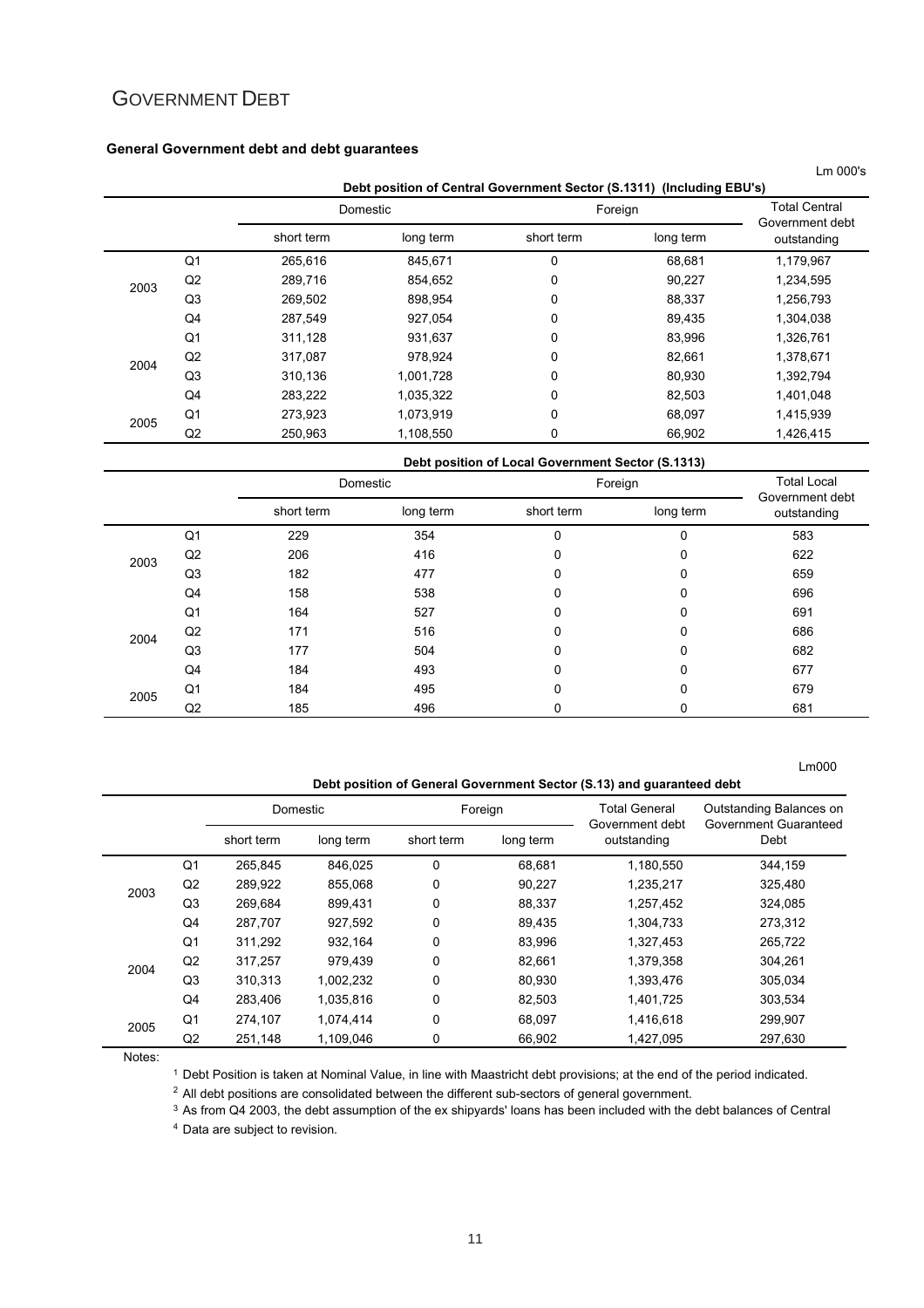### GOVERNMENT DEFICIT AND DEBT





**Transition between Consolidated Fund deficit and General Government deficit**

|                                                                                                     | 2000       | 2001       | 2002       | 2003       | 2004                  |  |
|-----------------------------------------------------------------------------------------------------|------------|------------|------------|------------|-----------------------|--|
|                                                                                                     |            |            | Lm000's    |            |                       |  |
| <b>Structural Deficit of Consolidated Fund Transactions</b>                                         | $-94,727$  | $-85,292$  | $-87,675$  | $-105.445$ | $-94,018$             |  |
| Adjustments to the Consolidated Fund:                                                               |            |            |            |            |                       |  |
| Loans granted (+)                                                                                   | 11.807     | 10.984     | 9,539      | 4.095      | $0-1$                 |  |
| Loans repayments (-)                                                                                | $-1.658$   | $-2.873$   | 0          | $-153$     | $-114$ $2$            |  |
| Equities, acquisitions (+)                                                                          | 250        | 286        | 35         | 12         | $12^{3}$              |  |
| Equities, sales (-)                                                                                 | $\Omega$   | $\Omega$   | 0          | $\Omega$   | 0                     |  |
| Other financial transactions                                                                        | $-1,689$   | $-769$     | $-397$     | $\Omega$   | $-1,458$ <sup>4</sup> |  |
| Difference interest paid (+) and interest accrued (-)                                               | $-3,941$   | 1,447      | 361        | $-2,279$   | $-1,545$ <sup>5</sup> |  |
| Other accounts receivable (+) and payable (-)                                                       | 1,526      | 1.727      | 3.760      | $-13,100$  | $5,074$ $6$           |  |
| Net Borrowing (-) / Net Lending (+) of public entities forming part of<br><b>Central Government</b> | $-13,955$  | $-15.119$  | $-15.189$  | $-19.085$  | $-3.896$              |  |
| Other adjustments (+/-)                                                                             |            |            |            |            |                       |  |
| Treasury Clearance Fund flows in deposits accounts                                                  | $-2,045$   | $-4.766$   | $-127$     | 748        | $-802$                |  |
| Treasury Clearance Fund flows in advance accounts                                                   | $-11.424$  | $-11.255$  | 364        | 651        | 760                   |  |
| Treasury Clearance Fund flows in unallocated stores                                                 | 9.549      | 0          | 2          | 106        | 17                    |  |
| Sinking Fund interests' received                                                                    | $-21$      | $\Omega$   | 0          | 1.756      | 1,905                 |  |
| Loan Cancellation in Kalaxlokk Co. Ltd                                                              | $\Omega$   | $-6,686$   | 0          | $\Omega$   | $\Omega$              |  |
| Malta International Airport special dividend                                                        | 0          | 0          | $-11,287$  | $\Omega$   | $\Omega$              |  |
| Malta Shipyards adjustment                                                                          | $\Omega$   | $\Omega$   | 0          | $-52,933$  | $\Omega$              |  |
| Net Borrowing (-) / Net Lending (+) of Central Government (S.1311)                                  | $-106,328$ | $-112,316$ | $-100,614$ | $-185,626$ | $-94,065$             |  |
| Net Borrowing (-) / Net Lending (+) of Local Government (S.1313)                                    | 993        | 890        | 465        | $-534$     | 200                   |  |
| Net Borrowing (-) / Net Lending (+) of General Government (S.13)                                    | $-105.335$ | $-111.426$ | $-100.149$ | $-186.161$ | $-93.865$             |  |
| as a % of GDP                                                                                       | 6.3        | 6.6        | 5.8        | 10.4       | 5.1                   |  |
| General Government (S.13) Debt                                                                      | 954,476    | 1,072,925  | 1,100,541  | 1,304,733  | 1,401,725             |  |
| as a % of GDP                                                                                       | 57.5       | 63.5       | 63.2       | 72.8       | 75.9                  |  |

1. Consolidated Fund loans to Malta Drydocks, Malta Shipbuilding and Gozo Ferries Co. Ltd. (all 100% Government owned).

2. Repayments of loans made by Malta Government Investments Ltd / Malta Development Corporation, Malpro Ltd and Water Services Corporation

3. Acquisition of shares in Multilateral Investment Guarantee Agency (subscription shares), European Bank for Reconstruction and Development

(subsriptions shares), and Malta Government Privatisation plc. (increase in shareholding).

4. Non-trading profits among Central Bank of Malta transfers to Government

5. Difference between the interest paid and accrued of the Treasury Bills, Malta Government Stocks and Foreign Loans

6. Accruals adjustment for the main revenue earning and spending departments.

7. The net borrowing (-) / net lending (+) of the extra budgetary units forming part of the cental government sector (based on a delimitation exercise).

\* Data for 2001 to 2004 are half finalised.

\*\* GDP (at current market prices) as at 1st September 2005.

This table explains the transition from the structural deficit of the consolidated fund, to the deficit position for the General Government sector. At the end of 2004, the nominal General Government gross consolidated debt amounted to Lm1,401.7 million, or 75.1 per cent of the GDP, while the deficit for the year was of Lm93.9 million, or 5.1 per cent of GDP.

Malta reports its debt and deficit levels twice a year. The data on this sheet is extracted from the last update submitted to the Commission on 1st September 2005.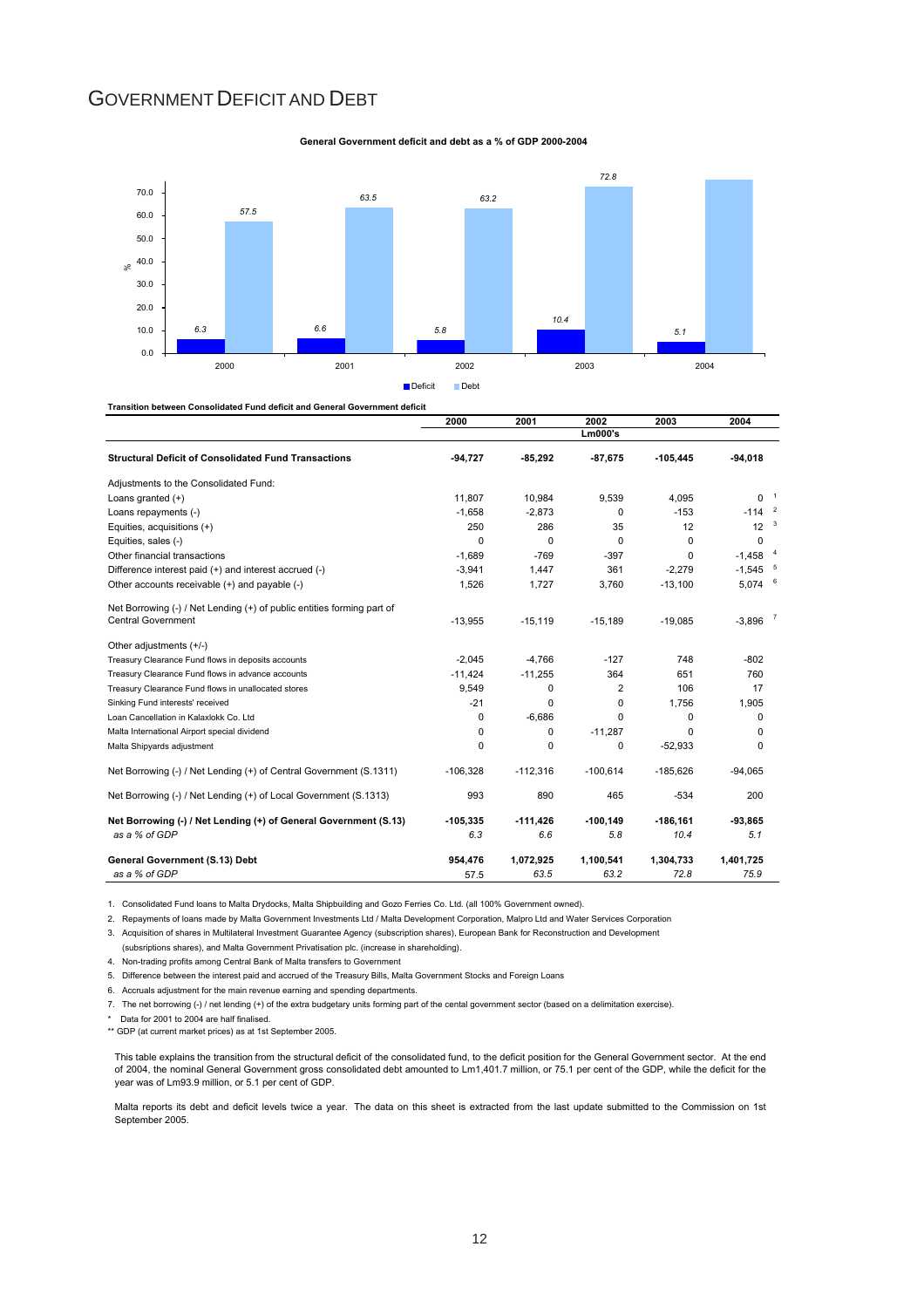### BALANCE OF PAYMENTS



#### **Current Account balance**

Lm thousand

|                   |                |             | Trade in goods and services (net) |            | Income    |            | Transfers (net) |            | Current            | Gross                 | Balance as        |
|-------------------|----------------|-------------|-----------------------------------|------------|-----------|------------|-----------------|------------|--------------------|-----------------------|-------------------|
|                   |                | Goods       | Services                          | Total      | (net)     | Government | Other           | Total      | Account<br>Balance | Domestic<br>Product * | a % of the<br>GDP |
| 1996              |                | $-302,134$  | 140.610                           | $-161,524$ | 4,283     | $-395$     | 11,469          | 11.074     | $-146, 167$        | 1,201,286             | $-12.2%$          |
| 1997              |                | $-277.898$  | 176.579                           | $-101.319$ | 3,380     | 1.719      | 19.669          | 21.388     | $-76.551$          | 1,288,219             | $-5.9%$           |
| 1998              |                | $-260,638$  | 179,286                           | $-81,352$  | $-25,421$ | 980        | 21,319          | 22,299     | $-84,474$          | 1,362,324             | $-6.2%$           |
| 1999              |                | $-265,234$  | 186,059                           | $-79,175$  | 12,910    | $-3,530$   | 20,529          | 16,999     | $-49,266$          | 1,546,306             | $-3.2%$           |
| 2000              |                | -330.994    | 163.717                           | $-167.277$ | $-53,094$ | 347        | 10.814          | 11.161     | $-209.210$         | 1,660,126             | $-12.6%$          |
| 2001              |                | $-254,665$  | 166,164                           | $-88,501$  | 11,107    | 3,595      | 170             | 3,765      | -73,629            | 1,694,114             | $-4.3%$           |
| 2002              |                | $-154,247$  | 173.236                           | 18.989     | 2,554     | 3,152      | $-19.288$       | $-16, 136$ | 5.407              | 1.740.853             | 0.3%              |
| 2003 <sup>p</sup> |                | $-259,148$  | 178,528                           | $-80.620$  | $-10,907$ | 8.927      | $-33,312$       | $-24,385$  | $-115,912$         | 1,787,448             | $-6.5%$           |
| 2004 <sup>p</sup> |                | -289,388    | 153,841                           | $-135,547$ | $-22,792$ | $-693$     | $-25,775$       | $-26,468$  | $-184,807$         | 1,830,495             | $-10.1%$          |
| 2003 <sup>p</sup> | Q1             | $-65,798$   | 14,669                            | $-51,129$  | 8,619     | $-492$     | $-5,439$        | $-5,931$   | $-48,441$          | 412,572               | $-11.7%$          |
|                   | Q2             | $-76.682$   | 54.874                            | $-21.808$  | $-4,792$  | 5.013      | $-7,176$        | $-2,163$   | $-28.763$          | 448,930               | $-6.4%$           |
|                   | Q3             | $-63,837$   | 73,754                            | 9,917      | 6,565     | 2,806      | $-8,775$        | $-5,969$   | 10.513             | 469,384               | 2.2%              |
|                   | Q4             | $-52,831$   | 35.232                            | $-17.599$  | $-21,299$ | 1.600      | $-11,922$       | $-10,322$  | $-49,220$          | 456.562               | $-10.8%$          |
| 2004 <sup>p</sup> | Q <sub>1</sub> | $-31,408$   | 20,142                            | $-11.266$  | $-5.736$  | 2.222      | $-9,161$        | $-6.939$   | $-23.941$          | 433.666               | $-5.5%$           |
|                   | Q2             | $-85,210$   | 48,293                            | $-36,917$  | 19,982    | 561        | $-6,484$        | $-5,923$   | $-22,858$          | 454,268               | $-5.0%$           |
|                   | Q3             | $-66.665$   | 61,053                            | $-5.612$   | $-35,457$ | $-126$     | $-4,108$        | $-4.234$   | $-45.303$          | 480.037               | $-9.4%$           |
|                   | Q4             | $-106, 105$ | 24,354                            | $-81,751$  | $-1,580$  | $-3,350$   | $-6,022$        | $-9,372$   | $-92,703$          | 462,525               | $-20.0%$          |
| $2005^{\circ}$    | Q1             | $-78,798$   | 25,174                            | $-53,624$  | 9,804     | $-5,390$   | $-1,538$        | $-6,928$   | $-50,748$          | 438,515               | $-11.6%$          |
|                   | Q2             | $-90,484$   | 50.928                            | $-39.556$  | $-2.993$  | 332        | $-1.703$        | $-1.371$   | $-43.920$          | 476,132               | $-9.2%$           |

<sup>p</sup> provisional

\* GDP for 1996 to 1999 has been scaled backwards; thus retaining the growth rates from the old system of national accounts.

Provisional estimates on the balance of payments transactions of Malta during the second quarter of 2005 indicate a current account deficit of Lm43.9 million; an increase of Lm21.1 million over the net deficit of Lm22.9 million registered during the relative period in 2004.

Generating this outcome was essentially a shift in the net balnce of the income account of Lm23.0 million, from a net surplus of Lm20.0 million during the June 2004 quarter to a net deficit of Lm3.0 million during the same period in 2005.

In a mirror reflection to this, the ratio of the current account balance to the Gross Domestic Product at current market prices for the second quarter of 2005 stood at a negative figure of 9.2 percent as against a negative figure of 5.0 percent during the same period in 2004.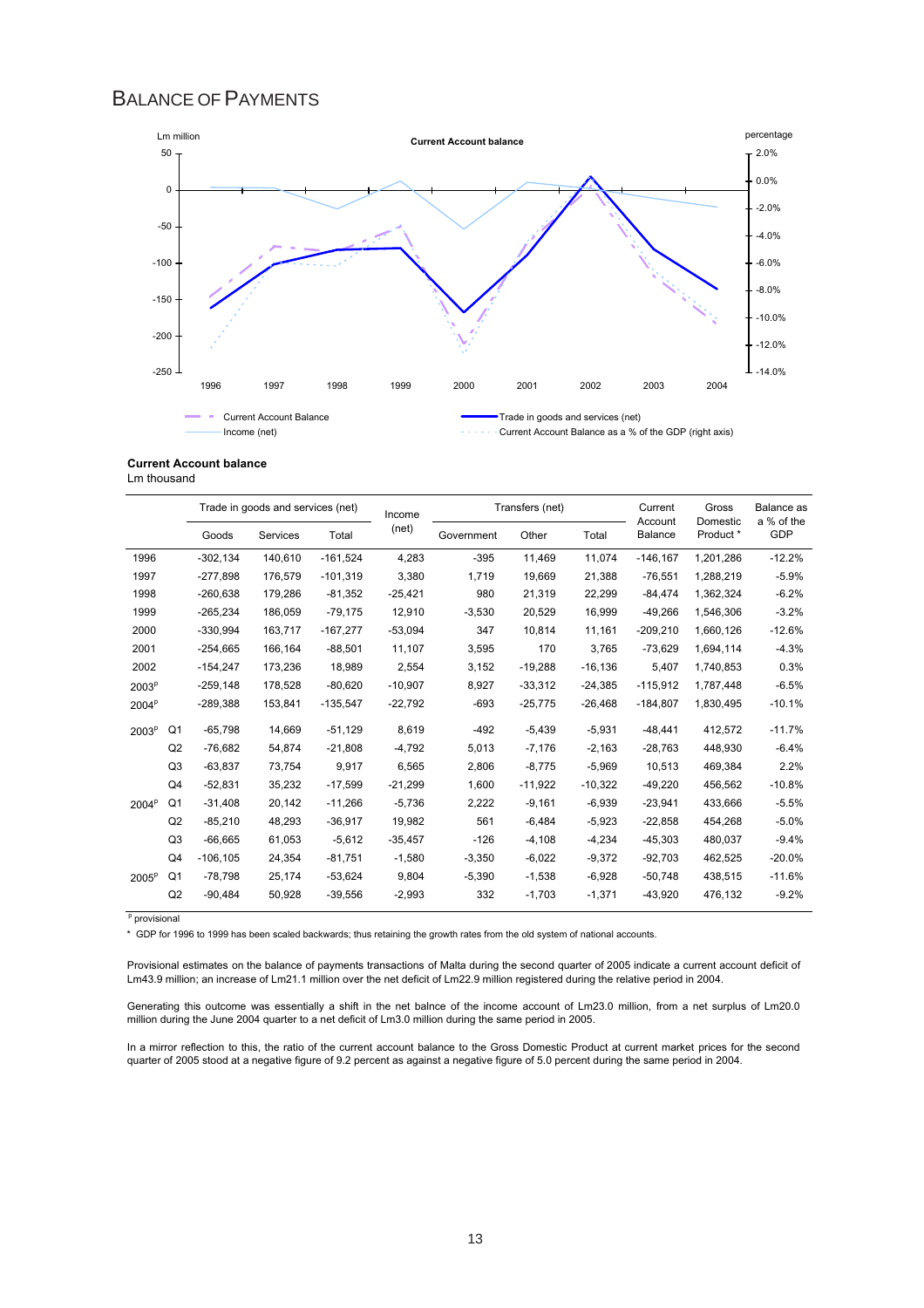### MERCHANDISETRADE



#### **Imports and total exports**

#### **Balance of trade**

|      |                | <b>Imports</b> |                            |           | <b>Exports</b>  | <b>Trade Gap</b>                   |                 |  |
|------|----------------|----------------|----------------------------|-----------|-----------------|------------------------------------|-----------------|--|
|      |                | <b>Imports</b> | % Change<br><b>Exports</b> |           | % Change        | <b>Excess of</b><br><b>Imports</b> | % Change        |  |
|      |                |                | Over prev. year            |           | Over prev. year | over Exports                       | Over prev. year |  |
| 1997 |                | 984,238        | $-2.3$                     | 628,925   | 0.8             | 355,313                            | $-7.4$          |  |
| 1998 |                | 1,034,922      | 5.1                        | 711,985   | 13.2            | 322,937                            | $-9.1$          |  |
| 1999 |                | 1,135,796      | 9.7                        | 790.966   | 11.1            | 344.830                            | 6.8             |  |
| 2000 |                | 1,492,377      | 31.4                       | 1,072,446 | 35.6            | 419,931                            | 21.8            |  |
| 2001 |                | 1,225,159      | $-17.9$                    | 880,648   | $-17.9$         | 344,511                            | $-18.0$         |  |
| 2002 |                | 1,227,458      | 0.2                        | 960.728   | 9.1             | 266.730                            | $-22.6$         |  |
| 2003 |                | 1,281,279      | 4.4                        | 928.312   | $-3.4$          | 352,967                            | 36.2            |  |
| 2004 |                | 1,313,465      | 2.5                        | 904,629   | $-2.6$          | 408,865                            | 15.8            |  |
| 2004 | Q <sub>1</sub> | 312,506        | 1.7                        | 235,753   | 6.7             | 76,753                             | $-11.4$         |  |
|      | Q2             | 331,404        | $-0.6$                     | 223,704   | $-4.2$          | 107,700                            | 7.9             |  |
|      | Q <sub>3</sub> | 310,467        | $-2.8$                     | 221,913   | $-3.5$          | 88,554                             | $-1.0$          |  |
|      | Q4             | 358,714        | 11.8                       | 223,259   | -8.4            | 135,455                            | 75.6            |  |
| 2005 | Q1             | 291,726        | $-6.6$                     | 184,656   | $-21.7$         | 107,070                            | 39.5            |  |
| 2005 | Q2             | 329,053        | $-0.7$                     | 205,792   | -7.9            | 123,261                            | 14.5            |  |

At the end of 2004, imports amounted to Lm1,313.5, thus showing a steady increase of 2.5 per cent or Lm32.2 million over 2003. Exports, on the other hand, did the opposite and narrowed down by Lm23.7 million or 2.6 per cent.

The visible trade gap widened by Lm55.9 or 15.8 per cent from Lm353.0 million in 2003 to Lm408.9 in 2004.

During the January-March quarter 2005, imports slowed down by 7.3 per cent or Lm22.8 million over the corresponding quarter in 2004. Exports followed suit and went down by Lm51.1 million or 21.7 per cent.

The visible trade gap stood at Lm105.4 million, which is 36.6 per cent higher than the corresponding quarter trade gap.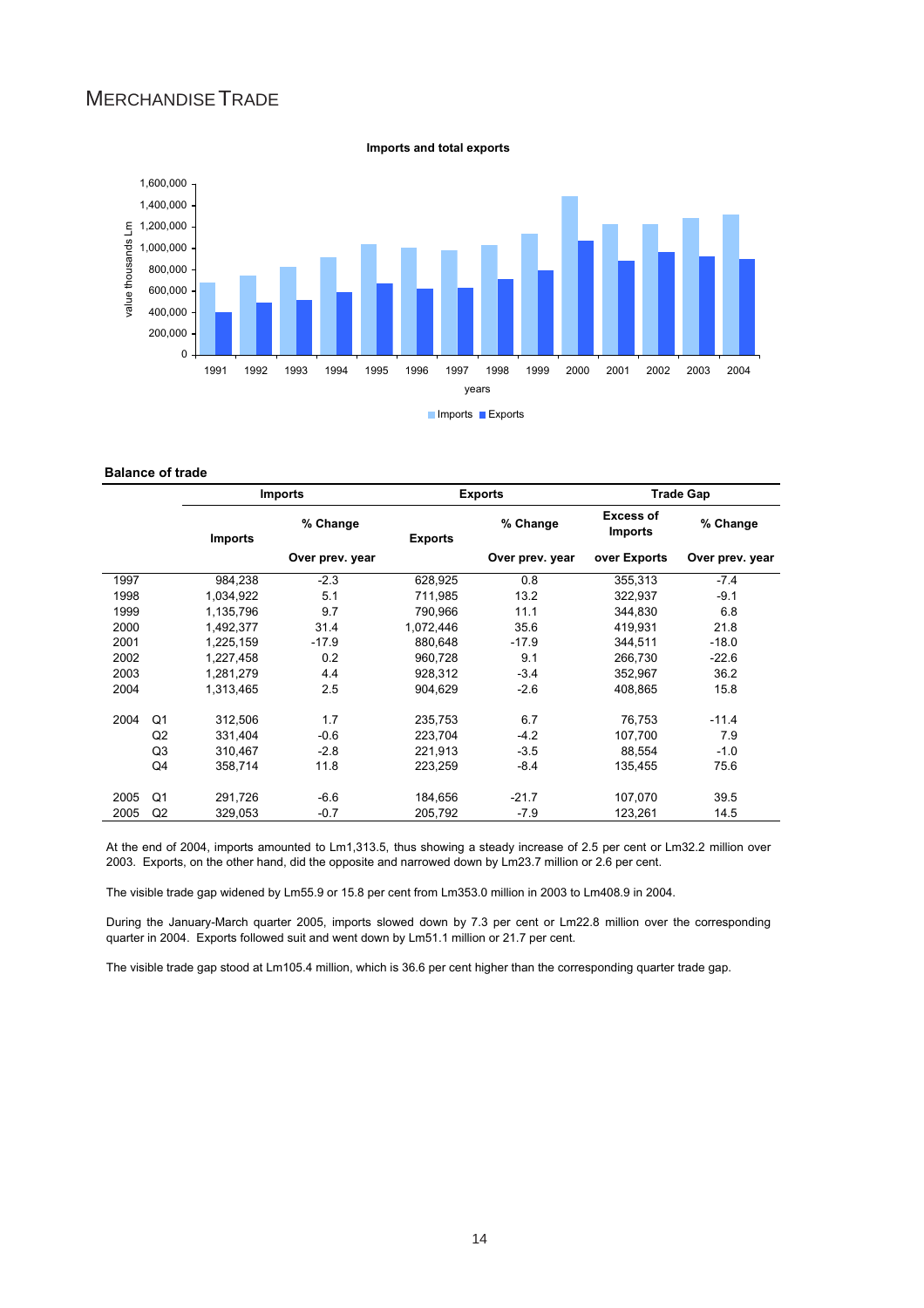### OPENNESS OF THE MALTESE ECONOMY



Openness of the Maltese economy (right axis)

#### **Openness of the Maltese economy**

Lm thousand

|                   | Year           | Exports of<br>goods and<br>services | 12 month<br>change (%) | Imports of<br>goods and<br>services | 12 month<br>change $(\%)$ | <b>Gross Domestic</b><br>Product (GDP)* | Openness of<br>the Maltese<br>economy |
|-------------------|----------------|-------------------------------------|------------------------|-------------------------------------|---------------------------|-----------------------------------------|---------------------------------------|
| 1996              |                | 1,024,837                           | $-4.6$                 | 1,186,361                           | $-3.6$                    | 1,284,212                               | 1.7                                   |
| 1997              |                | 1,072,158                           | 4.6                    | 1,173,477                           | $-1.1$                    | 1,377,147                               | 1.6                                   |
| 1998              |                | 1,166,776                           | 8.8                    | 1,248,128                           | 6.4                       | 1,456,367                               | 1.7                                   |
| 1999              |                | 1.292.717                           | 10.8                   | 1.371.892                           | 9.9                       | 1.546.306                               | 1.7                                   |
| 2000              |                | 1,572,823                           | 21.7                   | 1,740,099                           | 26.8                      | 1,660,126                               | 2.0                                   |
| 2001              |                | 1,419,830                           | $-9.7$                 | 1,487,633                           | $-14.5$                   | 1,694,118                               | 1.7                                   |
| 2002              |                | 1,492,598                           | 5.1                    | 1,473,608                           | $-0.9$                    | 1,740,853                               | 1.7                                   |
| 2003 <sup>p</sup> |                | 1,443,815                           | $-3.3$                 | 1,524,434                           | 3.4                       | 1,787,448                               | 1.7                                   |
| 2004 <sup>p</sup> |                | 1,388,904                           | $-3.8$                 | 1,524,451                           | 0.0                       | 1,830,495                               | 1.6                                   |
| 2003 <sup>p</sup> | Q <sub>1</sub> | 315,743                             | $-0.1$                 | 366,872                             | 10.7                      | 412,572                                 | 1.7                                   |
|                   | Q2             | 368.458                             | $-5.2$                 | 390,266                             | 0.6                       | 448.930                                 | 1.7                                   |
|                   | Q <sub>3</sub> | 398,233                             | $-3.4$                 | 388.316                             | 4.9                       | 469,384                                 | 1.7                                   |
|                   | Q <sub>4</sub> | 361,381                             | $-3.7$                 | 378,980                             | $-1.4$                    | 456,562                                 | 1.6                                   |
| 2004 <sup>p</sup> | Q <sub>1</sub> | 327,480                             | 3.7                    | 338,746                             | $-7.7$                    | 433,666                                 | 1.5                                   |
|                   | Q2             | 354,099                             | $-3.9$                 | 391,016                             | 0.2                       | 454,268                                 | 1.6                                   |
|                   | Q <sub>3</sub> | 370,175                             | $-7.0$                 | 375,787                             | $-3.2$                    | 480,037                                 | 1.6                                   |
|                   | Q4             | 337.150                             | $-6.7$                 | 418.902                             | 10.5                      | 462,525                                 | 1.6                                   |
| 2005 <sup>p</sup> | O <sub>1</sub> | 284.924                             | $-12.9$                | 338,548                             | 0.9                       | 438.515                                 | 1.4                                   |
|                   | Q2             | 339,556                             | $-4.1$                 | 379,112                             | $-3.0$                    | 476,132                                 | 1.5                                   |

<sup>p</sup> provisional

\* GDP for 1996 to 1999 has been scaled backwards; thus retaining the growth rates from the old system of national accounts.

By the end of the second quarter of 2005, the total amount of exports of goods and services amounted to Lm339.6 million; a decline of Lm14.5 million or 4.1 percent over the total figure recorded during the same period in 2004 of Lm354.1 million.

On the other hand, the total amount of imports of goods and services registered during the June 2005 quarter reached the figure of Lm379.1 million; a decrease of Lm11.9 million or 3.0 percent over the total imports bill recorded during the relative period in 2004 of Lm391.0 million.

Subsequently, the degree of openness of the Maltese economy to world trade decreased from a figure of 1.6 points during the June 2004 quarter to one of 1.5 points during the relative quarter in 2005.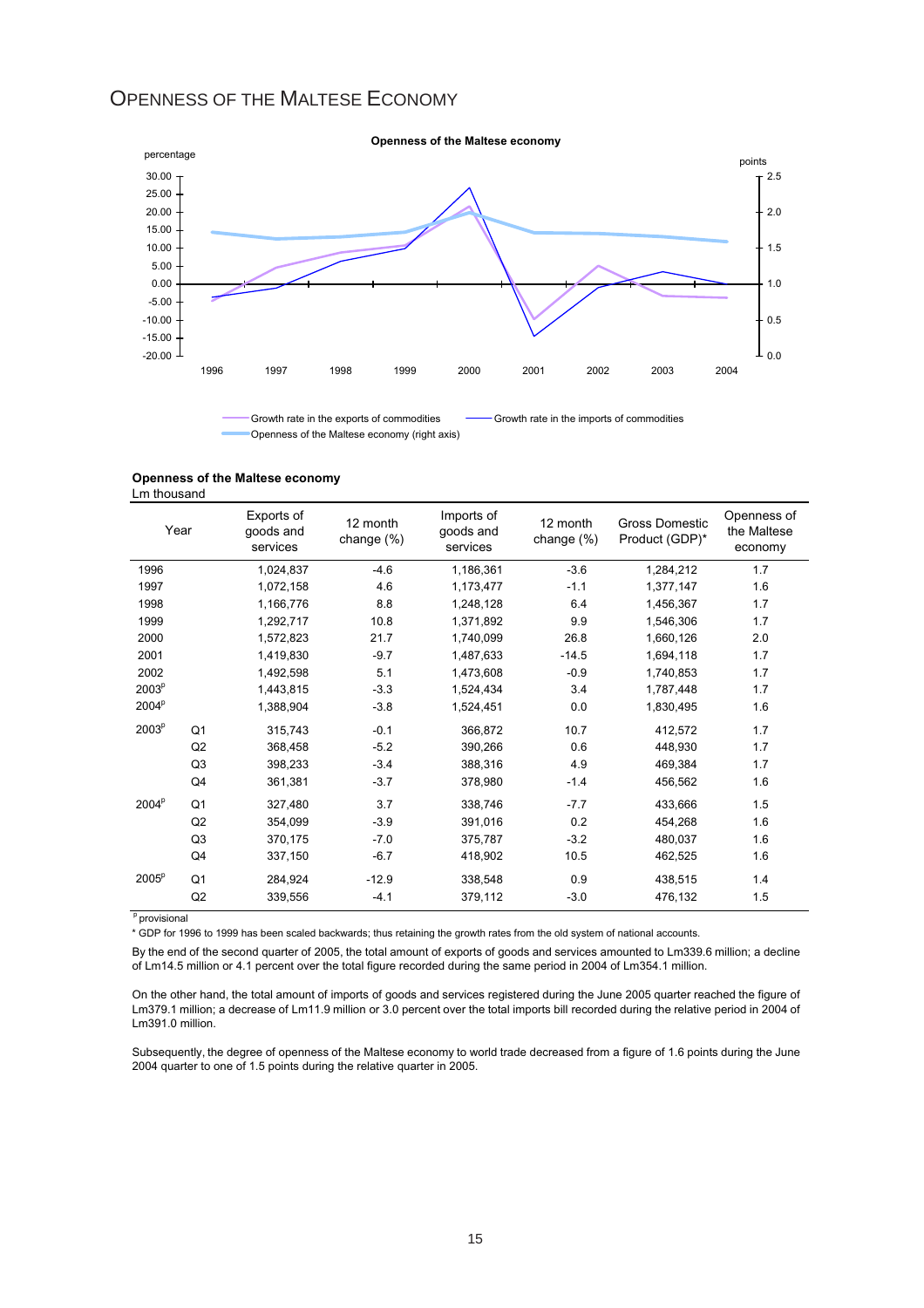### **AGRICULTURE**



|       |                  |                 | Producer price index (2000 = 100) |                    |                |                           | Agricultural input price index<br>$(2000 = 100)$ |                                                        |                                |  |
|-------|------------------|-----------------|-----------------------------------|--------------------|----------------|---------------------------|--------------------------------------------------|--------------------------------------------------------|--------------------------------|--|
| Year  | <b>All Items</b> | <b>Potatoes</b> | Fresh<br><b>Vegetables</b>        | <b>Fresh Fruit</b> | <b>Animals</b> | Animal<br><b>Products</b> | <b>All Items</b>                                 | Goods and<br>services<br>consumed<br>in<br>agriculture | Machinery<br>and<br>Investment |  |
| 2000  | 100.00           | 100.00          | 100.00                            | 100.00             | 100.00         | 100.00                    | 100.00                                           | 100.00                                                 | 100.00                         |  |
| 2001  | 109.38           | 141.34          | 112.44                            | 119.87             | 101.52         | 100.79                    | 100.67                                           | 100.69                                                 | 99.16                          |  |
| 2002  | 110.29           | 138.67          | 120.99                            | 112.07             | 99.55          | 102.13                    | 101.73                                           | 101.76                                                 | 99.50                          |  |
| 2003  | 106.10           | 117.01          | 127.42                            | 127.53             | 89.80          | 100.35                    | 101.75                                           | 101.77                                                 | 100.32                         |  |
| 2004  | 98.84            | 98.07           | 108.97                            | 97.51              | 91.28          | 100.46                    | 107.86                                           | 107.96                                                 | 101.44                         |  |
| 2004  |                  |                 |                                   |                    |                |                           |                                                  |                                                        |                                |  |
| April | 102.60           | 115.81          | 120.24                            | 67.98              | 91.15          | 102.59                    | 104.30                                           | 104.45                                                 | 94.46                          |  |
| May   | 102.55           | 111.70          | 118.37                            | 95.35              | 91.10          | 101.13                    | 104.26                                           | 104.40                                                 | 94.46                          |  |
| June  | 84.53            | 45.44           | 70.95                             | 104.57             | 91.55          | 100.85                    | 104.80                                           | 104.96                                                 | 94.46                          |  |
| 2005  |                  |                 |                                   |                    |                |                           |                                                  |                                                        |                                |  |
| April | 101.23           | 106.77          | 119.72                            | 83.59              | 91.94          | 96.37                     | 117.61                                           | 118.01                                                 | 90.85                          |  |
| May   | 113.40           | 115.81          | 170.18                            | 76.73              | 92.57          | 87.79                     | 117.63                                           | 118.03                                                 | 90.85                          |  |
| June  | 84.92            | 50.35           | 82.47                             | 85.07              | 92.62          | 88.73                     | 117.63                                           | 118.03                                                 | 90.85                          |  |

**Agricultural input price index** 

|       |           |                 | Annual percentage change in input<br>prices |                    |                |                           |           |                                                        |                                |
|-------|-----------|-----------------|---------------------------------------------|--------------------|----------------|---------------------------|-----------|--------------------------------------------------------|--------------------------------|
| Year  | All Items | <b>Potatoes</b> | Fresh<br><b>Vegetables</b>                  | <b>Fresh Fruit</b> | <b>Animals</b> | Animal<br><b>Products</b> | All Items | Goods and<br>services<br>consumed<br>in<br>agriculture | Machinery<br>and<br>Investment |
| 2000  |           |                 |                                             |                    |                |                           |           |                                                        |                                |
| 2001  | 9.38      | 41.34           | 12.44                                       | 19.87              | 1.52           | 0.79                      | 0.67      | 0.69                                                   | $-0.84$                        |
| 2002  | 0.83      | $-1.89$         | 7.60                                        | $-6.51$            | $-1.94$        | 1.33                      | 1.05      | 1.06                                                   | 0.34                           |
| 2003  | $-3.80$   | $-15.62$        | 5.32                                        | 13.80              | $-9.79$        | $-1.75$                   | 0.03      | 0.01                                                   | 0.82                           |
| 2004  | $-6.84$   | $-16.19$        | $-14.48$                                    | $-23.54$           | 1.64           | 0.11                      | 6.01      | 6.08                                                   | 1.12                           |
| 2004  |           |                 |                                             |                    |                |                           |           |                                                        |                                |
| April | $-21.36$  | $-41.49$        | $-33.10$                                    | $-13.19$           | $-10.79$       | $-0.31$                   | 3.42      | 3.44                                                   | 2.34                           |
| May   | $-8.17$   | $-41.63$        | $-9.83$                                     | $-32.88$           | $-10.89$       | $-0.74$                   | 3.38      | 3.39                                                   | 2.34                           |
| June  | $-38.63$  | $-62.87$        | $-45.04$                                    | $-1.42$            | $-10.50$       | $-2.83$                   | 3.92      | 3.94                                                   | 2.34                           |
| 2005  |           |                 |                                             |                    |                |                           |           |                                                        |                                |
| April | $-1.34$   | $-7.80$         | $-0.43$                                     | 22.95              | 0.87           | $-6.06$                   | 12.76     | 12.99                                                  | $-3.82$                        |
| May   | 10.58     | 3.68            | 43.77                                       | $-19.53$           | 1.61           | $-13.19$                  | 12.82     | 13.05                                                  | $-3.82$                        |
| June  | 0.47      | 10.82           | 16.25                                       | $-18.65$           | 1.17           | $-12.02$                  | 12.24     | 12.45                                                  | $-3.82$                        |

The producer price index for agriculture in June 2005 stood at 84.92, or 0.47 per cent higher than in the same period last year. This increase was mainly due to an increase in the average prices of fresh vegetables when compared to the same month in 2004. The increase in the average prices of the main animals<br>slaughtered pushed up the animals index by 1.17 per cent. The 'allwas due to a result of higher average prices for 'goods and services' used in the production of agricultural products.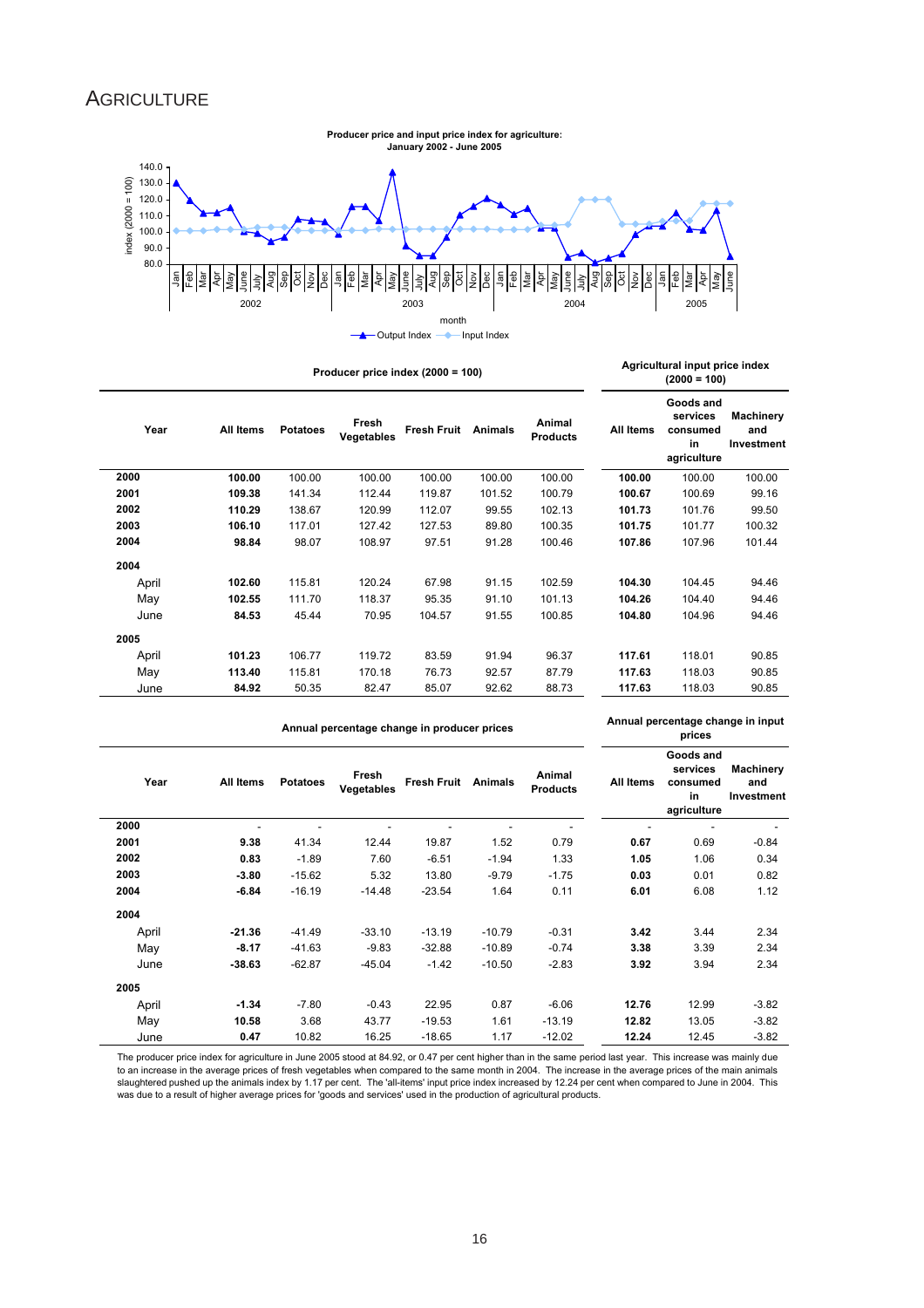

**Monthly and quarterly percentage changes in wholesale quantities and value of fresh fish: 2005/2004**

■ % change in quantity ■ % change in value

|         | Fresh fish passed through<br>organised market |            |                    |                                | Fresh fish index (1995 = 100) |                                |  |
|---------|-----------------------------------------------|------------|--------------------|--------------------------------|-------------------------------|--------------------------------|--|
| Year    | Quantity / Kg                                 | Value / Lm | <b>Price Index</b> | Percentage<br>Annual<br>Change | <b>Volume Index</b>           | Percentage<br>Annual<br>Change |  |
| 1995    | 925,740                                       | 1,231,652  | 100.00             |                                | 100.00                        |                                |  |
| 1996    | 840,935                                       | 1,408,481  | 123.67             | 23.67                          | 90.84                         | $-9.16$                        |  |
| 1997    | 887,013                                       | 1,549,693  | 126.24             | 2.08                           | 95.82                         | 5.48                           |  |
| 1998    | 979,432                                       | 1,626,107  | 115.04             | $-8.87$                        | 105.80                        | 10.42                          |  |
| 1999    | 1,034,070                                     | 1,623,026  | 104.49             | $-9.17$                        | 111.70                        | 5.58                           |  |
| 2000    | 987,294                                       | 1,858,433  | 133.29             | 27.56                          | 106.65                        | $-4.52$                        |  |
| 2001    | 841,289                                       | 1,587,036  | 142.28             | 6.74                           | 90.88                         | $-14.79$                       |  |
| 2002    | 940,864                                       | 1,798,869  | 137.89             | $-3.09$                        | 101.63                        | 11.83                          |  |
| 2003    | 1,070,219                                     | 1,831,623  | 129.52             | $-6.07$                        | 115.61                        | 13.75                          |  |
| 2004    | 1,067,822                                     | 1,826,101  | 118.98             | $-8.14$                        | 115.35                        | $-0.22$                        |  |
| 2nd QTR |                                               |            |                    |                                |                               |                                |  |
| 2004    | 324,088                                       | 785,118    |                    |                                |                               |                                |  |
| 2005    | 415,975                                       | 1,053,446  |                    |                                |                               |                                |  |
| 2004    |                                               |            |                    |                                |                               |                                |  |
| April   | 23,777                                        | 69,501     | 133.11             | $-4.86$                        | 16.69                         | $-45.28$                       |  |
| May     | 180,677                                       | 437,921    | 159.47             | 60.85                          | 126.86                        | 422.06                         |  |
| June    | 119,634                                       | 277,696    | 128.04             | 12.70                          | 84.00                         | 670.64                         |  |
| 2005    |                                               |            |                    |                                |                               |                                |  |
| April   | 33,539                                        | 91,260     | 204.96             | 53.97                          | 23.55                         | 41.06                          |  |
| May     | 243,466                                       | 632,781    | 153.29             | $-3.87$                        | 170.95                        | 34.75                          |  |
| June    | 138,970                                       | 329,405    | 149.26             | 16.57                          | 97.58                         | 16.16                          |  |

The 2nd quarter fresh fish price index stood at 149.26 points, 16.57 per cent higher than in June of 2004. This increase was the result of higher unit prices for most of the species when compared to the same month in 2004. The fresh fish volume index increased by 16.16 per cent, from 84.00 points in June 2004 to 97.58 points in June 2005. This was due to an increase in the landings with the most noticable increase being the Blue Fin Tuna landings which registered an increase of 25.1 per cent.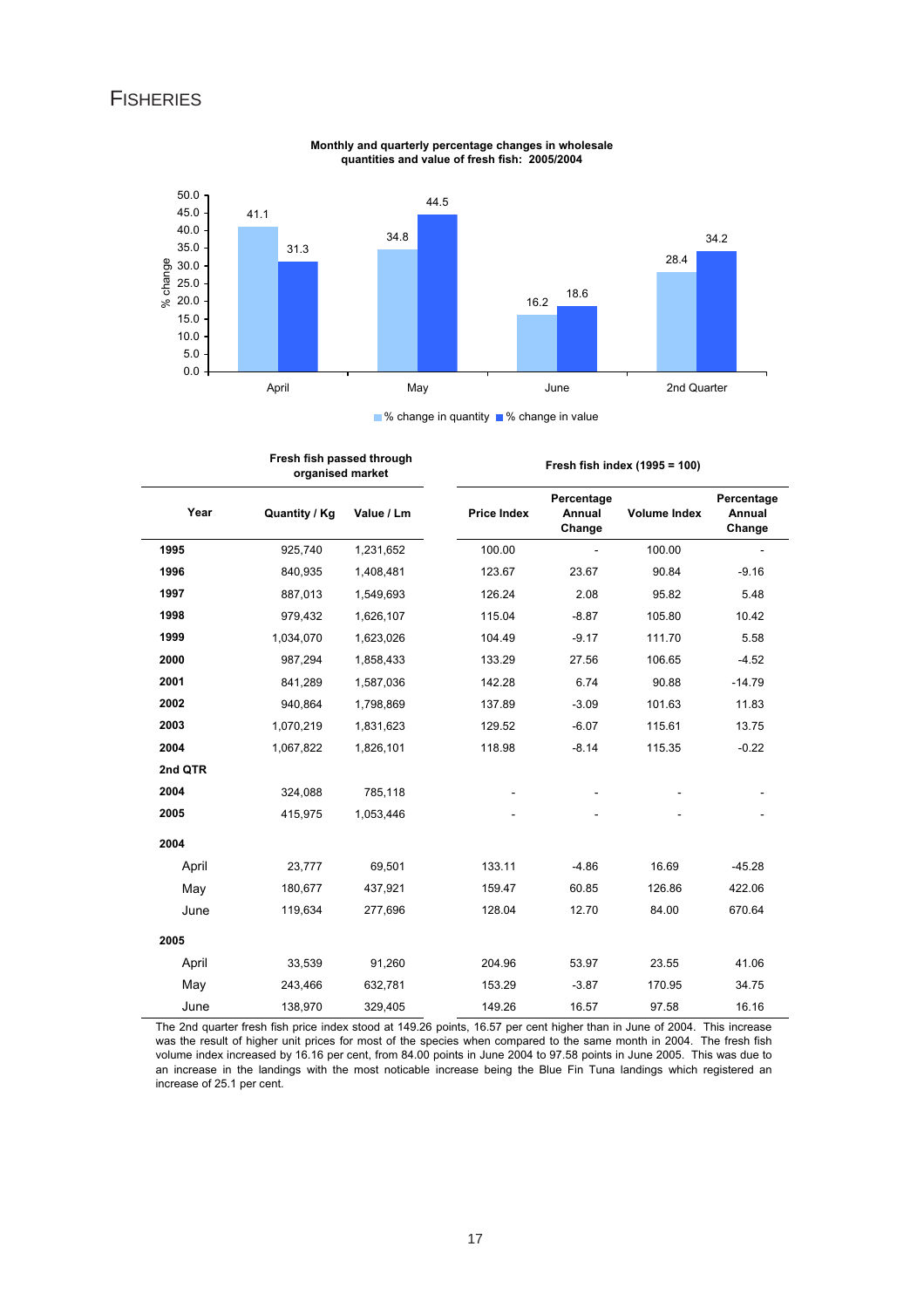### MANUFACTURING INDUSTRY



**% change in turnover per head and wages & salaries per head** 



J. Wages & Salaries Per Head (refer to right axis)

#### **Turnover and wages & salaries per head indices**

|      |                | <b>Turnover per Head</b> |       | Annual   |       | Wages & Salaries per Head | Annual   |
|------|----------------|--------------------------|-------|----------|-------|---------------------------|----------|
|      |                | Value                    | Index | % Change | Value | Index                     | % Change |
| 1995 |                | 32,623                   | 100.0 |          | 3,802 | 100.0                     |          |
| 1996 |                | 32,716                   | 100.3 | 0.3      | 4,091 | 107.6                     | 7.6      |
| 1997 |                | 34,275                   | 105.1 | 4.8      | 4,219 | 111.0                     | 3.1      |
| 1998 |                | 37,753                   | 115.7 | 10.1     | 4,521 | 118.9                     | 7.2      |
| 1999 |                | 40,830                   | 125.2 | 8.2      | 4,697 | 123.5                     | 3.9      |
| 2000 |                | 52,447                   | 160.8 | 28.5     | 4,902 | 128.9                     | 4.4      |
| 2001 |                | 43,996                   | 134.9 | $-16.1$  | 5,122 | 134.7                     | 4.5      |
| 2002 |                | 45,496                   | 139.5 | 3.4      | 5,446 | 143.2                     | 6.3      |
| 2003 |                | 49,498                   | 151.7 | 8.8      | 5,936 | 156.1                     | 9.0      |
| 2004 |                | 51,145                   | 156.8 | 3.4      | 6,093 | 160.2                     | 2.6      |
| 2003 | Q <sub>1</sub> | 11,450                   | 140.4 | 5.7      | 1,485 | 156.3                     | 11.9     |
|      | Q <sub>2</sub> | 12,127                   | 148.7 | 8.9      | 1,467 | 154.4                     | 10.0     |
|      | Q3             | 12,947                   | 158.7 | 10.2     | 1,480 | 155.7                     | 7.7      |
|      | Q4             | 13,030                   | 159.7 | 10.5     | 1,504 | 158.2                     | 6.5      |
| 2004 | Q <sub>1</sub> | 12,916                   | 158.3 | 12.8     | 1,557 | 163.8                     | 4.8      |
|      | Q2             | 12,529                   | 153.6 | 3.3      | 1,493 | 157.1                     | 1.8      |
|      | Q3             | 13,111                   | 160.7 | 1.3      | 1,502 | 158.0                     | 1.4      |
|      | Q4             | 12,613                   | 154.6 | $-3.2$   | 1,541 | 162.1                     | 2.5      |
| 2005 | Q <sub>1</sub> | 11,137                   | 136.5 | $-13.8$  | 1,526 | 160.6                     | $-2.0$   |
|      | $Q2^P$         | 12,117                   | 148.6 | $-3.3$   | 1,521 | 160.0                     | 1.9      |

**p** provisional

The base year used for the Turnover and Wages & Salaries per head Indices is the average for the whole year 1995 (1995=100). This series is not seasonally adjusted.

Although the Turnover per Head Index across the manufacturing industry has grown by 3.4% during 2004 over 2003, it has been registering a decrease over the last 3 quarters. A decrease of 3.3% during Q2 2005 when compared to the same period for 2004 was recorded.

When comparing the percentage changes on an annual basis between 2003 and 2004, the Wages and salaries per head index for the manufacturing industry registered an increase of 2.6%. During the second quarter 2005 this index increased by 1.9% when compared with same period the year before.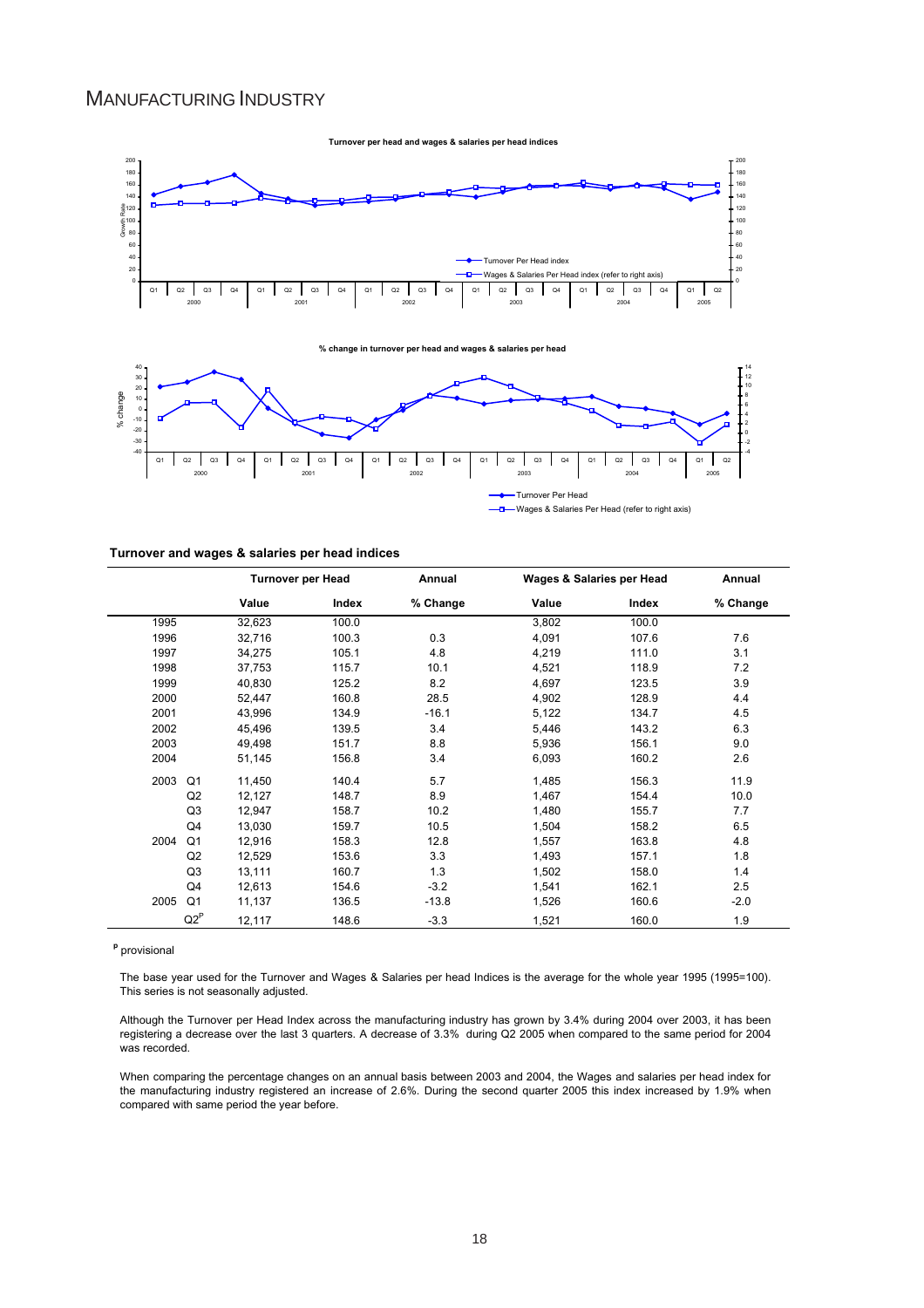### MANUFACTURING CAPACITY UTILISATION



#### **Capacity utilisation in manufacturing industry**

**Capacity utilisation in manufacturing industry**

|      |                |               | <b>Total Capacity</b><br><b>Utilisation</b> | <b>Constraints to Capacity Utilisation</b> |                        |                   |                      |                          |                      |                      |                      |
|------|----------------|---------------|---------------------------------------------|--------------------------------------------|------------------------|-------------------|----------------------|--------------------------|----------------------|----------------------|----------------------|
|      |                |               | <b>Capacity Utilisation</b>                 |                                            | <b>Labour Shortage</b> | <b>The Market</b> |                      | <b>Material Shortage</b> |                      | <b>Other Reasons</b> |                      |
|      |                | $\frac{9}{6}$ | 12 month %<br>change                        | Index                                      | 12 month %<br>change   | Index             | 12 month %<br>change | Index                    | 12 month %<br>change | Index                | 12 month %<br>change |
| 1995 |                | 66.9          |                                             | 100.0                                      |                        | 100.0             |                      | 100.0                    |                      | 100.0                |                      |
| 1996 |                | 67.4          | 0.7                                         | 72.5                                       | $-27.5$                | 106.4             | 6.4                  | 88.3                     | $-11.7$              | 89.6                 | $-10.4$              |
| 1997 |                | 68.0          | 0.9                                         | 57.7                                       | $-20.4$                | 113.6             | 6.8                  | 56.6                     | $-35.9$              | 72.3                 | $-19.3$              |
| 1998 |                | 67.8          | $-0.3$                                      | 46.2                                       | $-19.9$                | 114.7             | 1.0                  | 47.0                     | $-17.0$              | 79.3                 | 9.6                  |
| 1999 |                | 69.0          | 1.8                                         | 57.2                                       | 23.8                   | 114.1             | $-0.5$               | 44.3                     | $-5.7$               | 74.6                 | $-5.8$               |
| 2000 |                | 70.1          | 1.6                                         | 59.7                                       | 4.4                    | 101.2             | $-11.3$              | 72.9                     | 64.6                 | 138.5                | 85.5                 |
| 2001 |                | 67.7          | $-3.4$                                      | 41.3                                       | $-30.8$                | 113.4             | 12.1                 | 71.4                     | $-2.1$               | 81.4                 | $-41.2$              |
| 2002 |                | 67.3          | $-0.3$                                      | 32.7                                       | 16.4                   | 114.7             | $-3.3$               | 59.6                     | 2.4                  | 86.1                 | 28.6                 |
| 2003 |                | 73.1          | 8.6                                         | 27.3                                       | $-16.4$                | 115.4             | 0.6                  | 59.4                     | $-0.3$               | 86.2                 | 0.1                  |
| 2004 |                | 75.6          | 3.5                                         | 19.8                                       | $-27.5$                | 116.3             | 0.8                  | 51.0                     | $-14.3$              | 81.5                 | $-5.4$               |
| 2003 | Q <sub>1</sub> | 72.0          | 5.8                                         | 26.9                                       | $-11.4$                | 116.4             | 0.7                  | 55.7                     | $-19.4$              | 82.0                 | 5.0                  |
|      | Q2             | 72.5          | 4.8                                         | 26.2                                       | $-6.6$                 | 114.9             | $-1.7$               | 54.2                     | $-15.9$              | 92.2                 | 23.4                 |
|      | Q3             | 73.4          | 6.1                                         | 34.6                                       | $-1.0$                 | 109.8             | $-2.3$               | 83.5                     | 41.2                 | 103.8                | 5.9                  |
|      | Q4             | 74.4          | 6.5                                         | 32.3                                       | $-14.2$                | 116.4             | 2.4                  | 54.7                     | 20.4                 | 78.0                 | $-17.1$              |
| 2004 | Q <sub>1</sub> | 75.3          | 4.7                                         | 18.6                                       | $-31.0$                | 115.1             | $-1.2$               | 60.4                     | 8.5                  | 95.5                 | 16.5                 |
|      | Q2             | 76.4          | 5.3                                         | 24.3                                       | $-7.2$                 | 118.5             | 3.1                  | 55.8                     | 3.1                  | 71.7                 | $-22.3$              |
|      | Q <sub>3</sub> | 75.0          | 2.3                                         | 25.7                                       | $-25.7$                | 117.8             | 7.3                  | 35.5                     | $-57.5$              | 83.3                 | $-19.8$              |
|      | Q4             | 75.5          | 1.6                                         | 11.5                                       | $-64.4$                | 119.3             | 2.5                  | 53.5                     | $-2.1$               | 78.8                 | 1.1                  |
| 2005 | Q <sub>1</sub> | 74.3          | $-1.3$                                      | 21.9                                       | 18.2                   | 120.5             | 4.8                  | 45.4                     | $-24.8$              | 65.8                 | $-31.1$              |
|      | $Q2^P$         | 70.9          | $-7.2$                                      | 18.6                                       | $-23.3$                | 122.2             | 3.1                  | 25.7                     | $-54.0$              | 66.5                 | $-7.2$               |

p= provisional

The base year used for the indices for Constraints to Capacity Utilisation is the average for the whole year 1995 ( 1995 = 100 )

Capacity utilisation in the manufaturing industry registered a decrease of 7.2 per cent from 76.4 per cent in the second quarter 2004 to 70.9 per cent in the second quarter 2005.

Throughout the whole time series, respondents indicated the Market as the main constraint for their capacity under utilisation. Though the Labour shortage and material shortage constraints are still being pointed out, they have declined during the second quarter of 2005, with just 1.9% and 1.3% of the total constraints indicated.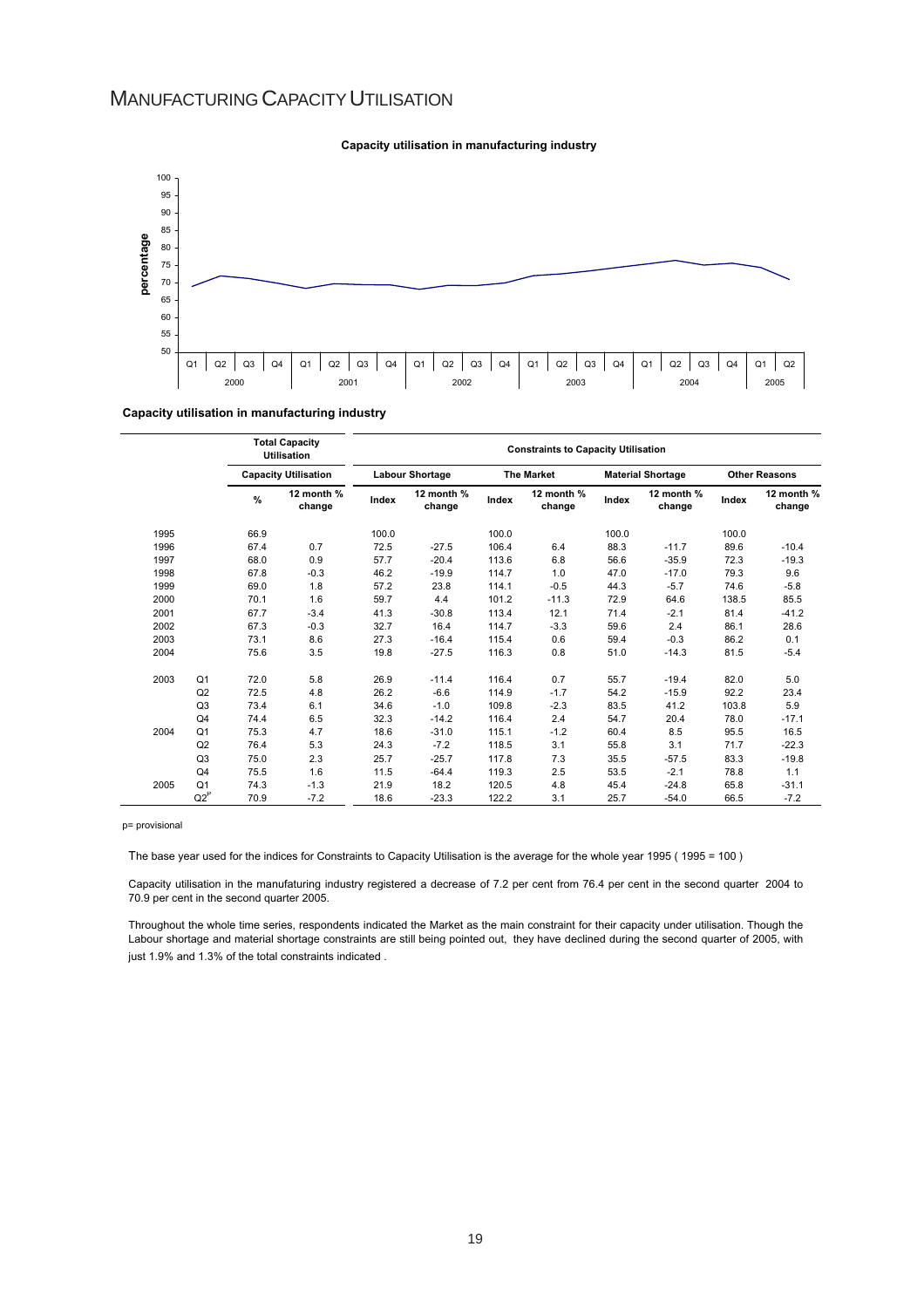### DEVELOPMENT PERMITS

**Annual change in development permits**



| Year |                | <b>New</b><br>Dwellings* | Annual<br>% Change | Commercial | Annual<br>% Change | <b>Other</b> | Annual<br>% Change | <b>Total</b> | Annual<br>% Change |
|------|----------------|--------------------------|--------------------|------------|--------------------|--------------|--------------------|--------------|--------------------|
| 1994 |                | 1,969                    |                    | 587        |                    | 2,545        |                    | 5,101        |                    |
| 1995 |                | 2,417                    | 22.8               | 805        | 37.1               | 3,054        | 20.0               | 6,276        | 23.0               |
| 1996 |                | 1.785                    | $-26.1$            | 641        | $-20.4$            | 3,531        | 15.6               | 5,957        | $-5.1$             |
| 1997 |                | 1,807                    | 1.2                | 556        | $-13.3$            | 3,651        | 3.4                | 6,014        | 1.0                |
| 1998 |                | 1,699                    | $-6.0$             | 616        | 10.8               | 3,920        | 7.4                | 6,235        | 3.7                |
| 1999 |                | 1,262                    | $-25.7$            | 614        | $-0.3$             | 3,138        | $-19.9$            | 5,014        | $-19.6$            |
| 2000 |                | 1,410                    | 11.7               | 670        | 9.1                | 3,445        | 9.8                | 5,525        | 10.2               |
| 2001 |                | 1,299                    | $-7.9$             | 644        | $-3.9$             | 3,060        | $-11.2$            | 5,003        | $-9.4$             |
| 2002 |                | 1,422                    | 9.5                | 878        | 36.3               | 4,116        | 34.5               | 6,416        | 28.2               |
| 2003 |                | 1,336                    | $-6.0$             | 658        | $-25.1$            | 3,289        | $-20.1$            | 5,283        | $-17.7$            |
| 2004 |                | 1,423                    | 6.5                | 657        | $-0.2$             | 3,112        | $-5.4$             | 5,192        | $-1.7$             |
| 2003 | Q <sub>1</sub> | 330                      | 10.7               | 149        | $-29.4$            | 830          | $-9.6$             | 1,309        | $-8.3$             |
|      | Q2             | 380                      | $-6.6$             | 214        | $-14.7$            | 980          | $-26.3$            | 1,574        | $-20.8$            |
|      | Q <sub>3</sub> | 361                      | $-19.8$            | 159        | $-40.7$            | 907          | $-19.0$            | 1,427        | $-22.4$            |
|      | Q4             | 264                      | $-1.1$             | 135        | $-8.8$             | 572          | $-23.6$            | 971          | $-16.6$            |
| 2004 | Q <sub>1</sub> | 360                      | 9.1                | 156        | 4.7                | 721          | $-13.1$            | 1.237        | $-5.5$             |
|      | Q2             | 331                      | $-12.9$            | 147        | $-31.3$            | 791          | $-19.3$            | 1,269        | $-19.4$            |
|      | Q <sub>3</sub> | 427                      | 18.3               | 199        | 25.2               | 948          | 4.5                | 1,574        | 10.3               |
|      | Q4             | 305                      | 15.5               | 155        | 14.8               | 652          | 14.0               | 1,112        | 14.5               |
| 2005 | Q <sub>1</sub> | 350                      | $-2.8$             | 150        | $-3.8$             | 693          | $-3.9$             | 1,217        | $-1.6$             |
|      | $Q2^p$         | 487                      | 47.1               | 194        | 32.0               | 1,002        | 26.7               | 1,683        | 32.6               |

The base year for these indices is the average of 1994 ( 1994=100)

During the second quarter 2005 the total number of development permits registered an increase of 32.6% when compared with the same period last year, from 1,269 permits to 1,683 permits.

During the period under review, all sub-divisions of the development permits issued registered an increase. the New dwellings increased by 47.1%, Commercial permits by 32 % while Other permits by 26.7%, when compared to Q2 2004.

**p** provisional

\* (including by conversions)

\*\* 'Other' includes: installation of satellite dishes and swimming pools;

alterations and demolitions; permits relating to recreational and educational activities.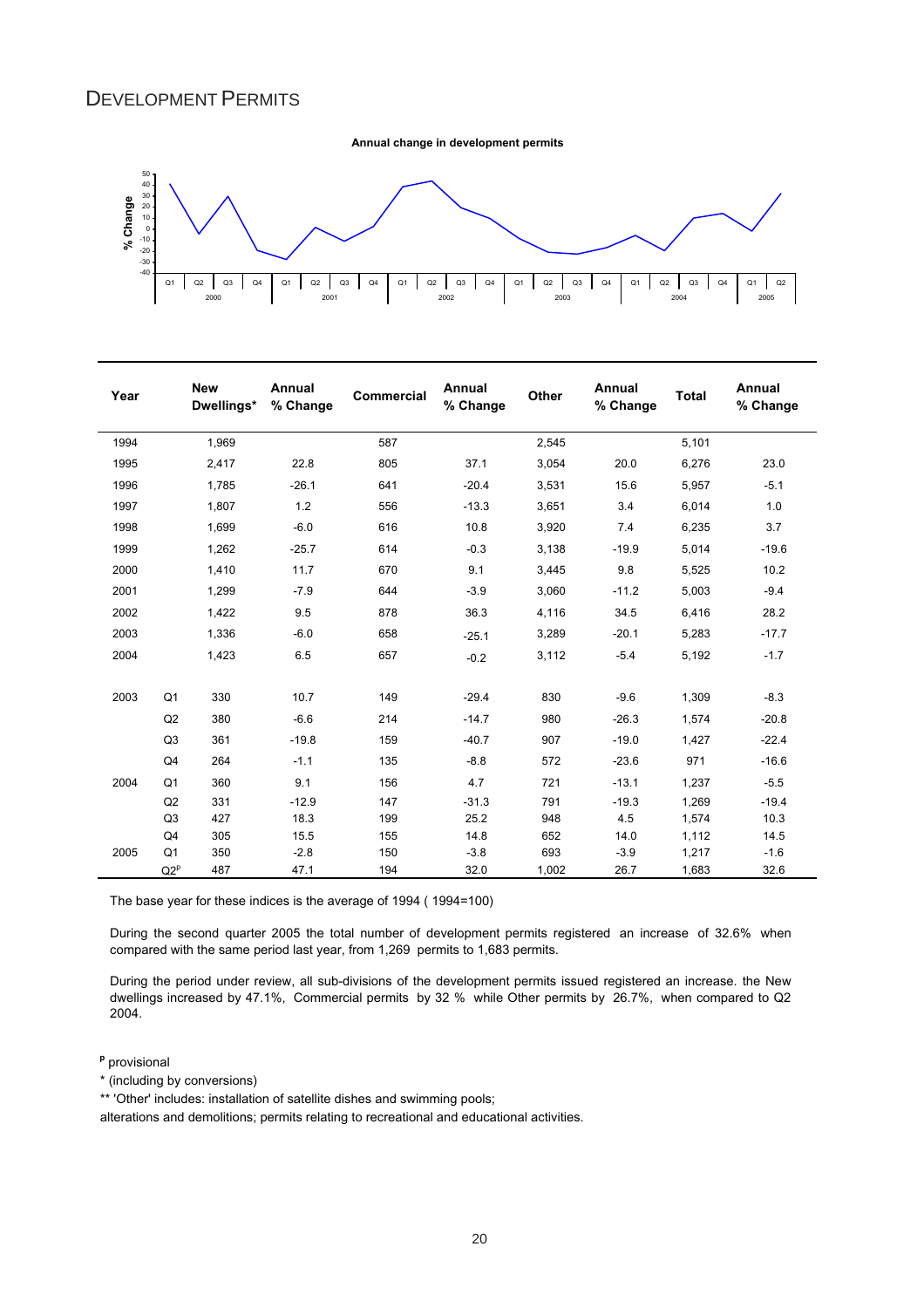### FULL-TIME EMPLOYMENT



#### **Growth in total employment**

| Year         | Total   | Annual % | <b>Employees</b> | Annual % | Self-employed | Annual % |
|--------------|---------|----------|------------------|----------|---------------|----------|
|              | change  |          | change           |          | change        |          |
| 1996         | 133,195 | 0.9      | 117,026          | 1.2      | 16,169        | $-0.9$   |
| 1997         | 132,943 | $-0.2$   | 117,084          | 0.0      | 15,859        | $-1.9$   |
| 1998         | 133,024 | 0.1      | 117,419          | 0.3      | 15,605        | $-1.6$   |
| 1999         | 134,001 | 0.7      | 118,376          | 0.8      | 15,625        | 0.1      |
| 2000         | 136,117 | 1.6      | 120,794          | 2.0      | 15,323        | $-1.9$   |
| 2001         | 137,452 | 1.0      | 122,156          | 1.1      | 15,296        | $-0.2$   |
| 2002         | 137,321 | $-0.1$   | 121,841          | $-0.3$   | 15,480        | 1.2      |
| 2003         | 136,234 | $-0.8$   | 120,580          | $-1.0$   | 15,654        | 1.1      |
| 2004         | 137,149 | 0.7      | 121,117          | 0.4      | 16,032        | 2.4      |
| 2004 January | 136,059 | $-0.9$   | 120,368          | $-1.3$   | 15,691        | 2.0      |
| February     | 136,201 | $-1.0$   | 120,474          | $-1.4$   | 15,727        | 2.2      |
| March        | 136,346 | $-0.9$   | 120,577          | $-1.3$   | 15,769        | 2.3      |
| April        | 136,650 | $-0.8$   | 120,873          | $-1.1$   | 15,777        | 2.1      |
| May          | 137,242 | $-0.5$   | 121,347          | $-0.8$   | 15,895        | 1.7      |
| June         | 137,548 | $-0.2$   | 121,683          | $-0.4$   | 15,865        | 2.1      |
| July         | 138,079 | $-0.1$   | 122,193          | $-0.3$   | 15,886        | 2.0      |
| August       | 137,989 | 0.3      | 122,062          | 0.1      | 15,927        | 2.1      |
| September    | 137,708 | 0.5      | 121,761          | 0.4      | 15,947        | 1.9      |
| October      | 137,267 | 0.2      | 121,257          | $-0.1$   | 16,010        | 2.3      |
| November     | 137,402 | 0.7      | 121,377          | 0.4      | 16,025        | 2.4      |
| December     | 137,149 | 0.7      | 121,117          | 0.4      | 16,032        | 2.4      |
| 2005 January | 137,213 | 0.8      | 121,181          | 0.7      | 16,032        | 2.2      |
| February     | 137,176 | 0.7      | 121,154          | 0.6      | 16,022        | 1.9      |
| March        | 137,094 | 0.5      | 121,044          | 0.4      | 16,050        | 1.8      |
| April        | 134,142 | $-1.8$   | 118,079          | $-2.3$   | 16,063        | 1.8      |
| May          | 137,696 | 0.3      | 121,574          | 0.2      | 16,122        | 1.4      |
| June         | 138,200 | 0.5      | 122,021          | 0.3      | 16,179        | 2.0      |

**Shares in total employment**

| Year | <b>Sectors</b> |               |  |  |  |  |
|------|----------------|---------------|--|--|--|--|
|      | Private        | <b>Public</b> |  |  |  |  |
| 1995 | 62.0           | 38.0          |  |  |  |  |
| 1996 | 62.0           | 38.0          |  |  |  |  |
| 1997 | 62.2           | 37.8          |  |  |  |  |
| 1998 | 62 G           | 37.4          |  |  |  |  |
| 1999 | 64.6           | 35.4          |  |  |  |  |
| 2000 | 64.7           | 35.3          |  |  |  |  |
| 2001 | 64.7           | 35.3          |  |  |  |  |
| 2002 | 64.9           | 34.3          |  |  |  |  |
| 2003 | 65.1           | 34.2          |  |  |  |  |
| 2004 | 66.7           | 33.3          |  |  |  |  |

Over the past ten years the gainfully occupied population has increased by 7.4 per cent. Larger changes were recorded amongst employees over the same period between 1995 and 2004. Employment in the private sector increased whereas engagement in the public sector showed an opposite trend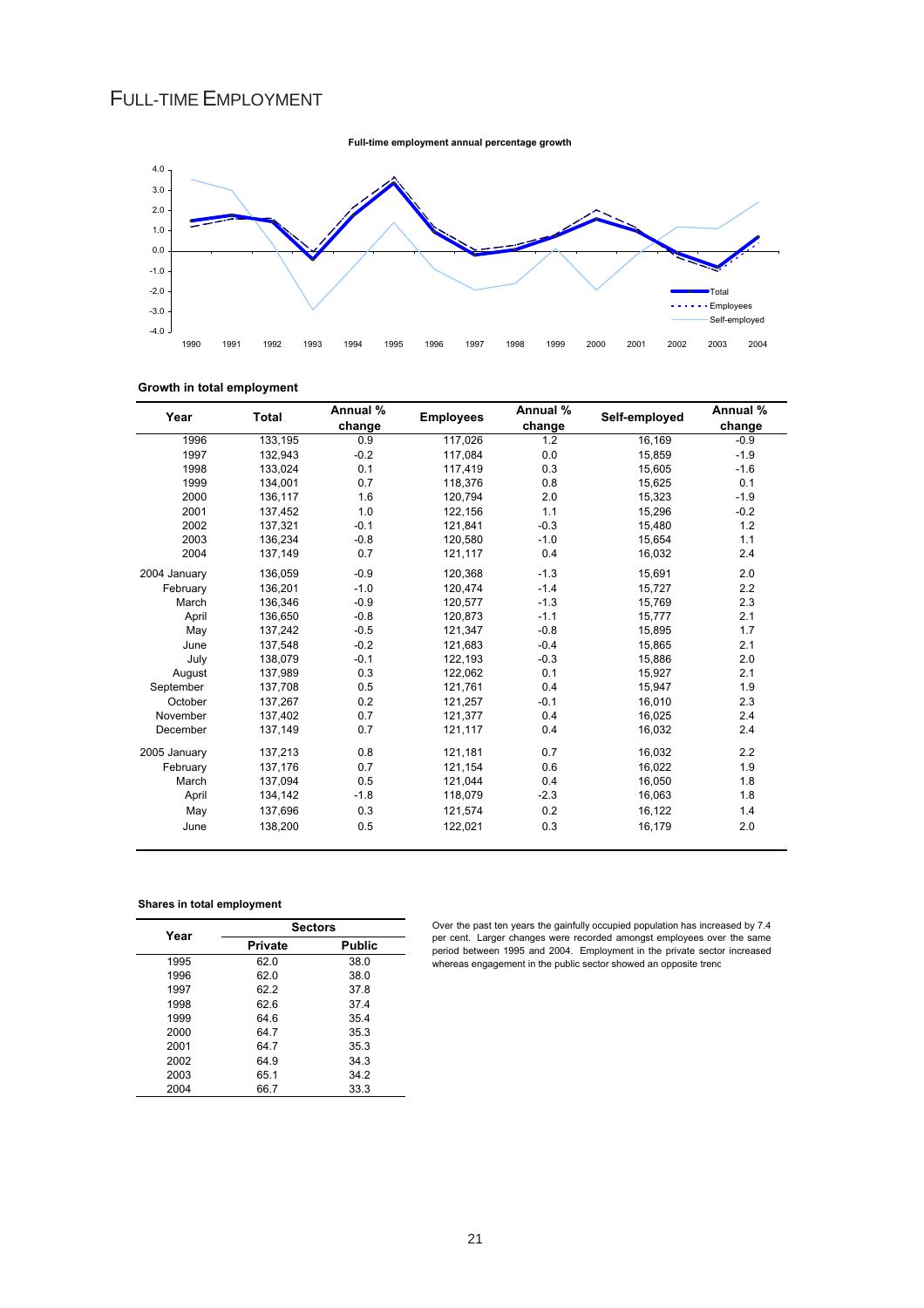### REGISTERED UNEMPLOYMENT

**Index of new unemployment registrants**





| Months    | 2000  | 2001  | 2002  | 2003  | 2004  | 2005  | Annual<br>% |
|-----------|-------|-------|-------|-------|-------|-------|-------------|
|           |       |       |       |       |       |       | change      |
| January   | 210.2 | 223.2 | 259.9 | 238.8 | 315.5 | 247.7 | $-21.5$     |
| February  | 162.4 | 168.8 | 169.4 | 162.7 | 240.8 | 222.6 | $-7.6$      |
| March     | 151.8 | 171.0 | 160.9 | 161.2 | 239.8 | 229.7 | $-4.2$      |
| April     | 132.3 | 153.1 | 203.6 | 175.7 | 232.0 | 242.2 | 4.4         |
| May       | 141.0 | 157.9 | 169.4 | 198.3 | 216.4 | 213.5 | $-1.3$      |
| June      | 142.5 | 124.0 | 140.7 | 201.0 | 207.7 | 169.1 | $-18.6$     |
| July      | 236.1 | 213.2 | 235.0 | 317.8 | 291.3 |       |             |
| August    | 187.8 | 185.6 | 200.7 | 280.4 | 277.4 |       |             |
| September | 193.2 | 172.5 | 207.0 | 258.6 | 242.1 |       |             |
| October   | 196.9 | 229.9 | 228.0 | 317.5 | 252.8 |       |             |
| November  | 182.2 | 196.6 | 195.7 | 231.3 | 247.7 |       |             |
| December  | 130.7 | 185.8 | 180.9 | 260.3 | 196.6 |       |             |
|           |       |       |       |       |       |       |             |

**Registered unemployment**

| Year         | <b>Unemployed</b> | rate (%) |
|--------------|-------------------|----------|
| 1995         | 5,820             | 4.2      |
| 1996         | 7,072             | 5.0      |
| 1997         | 7,693             | 5.5      |
| 1998         | 7,910             | 5.6      |
| 1999         | 8,306             | 5.8      |
| 2000         | 7,188             | 5.0      |
| 2001         | 7,433             | 5.1      |
| 2002         | 7,516             | 5.2      |
| 2003         | 8.175             | 5.7      |
| 2004         | 8,103             | 5.6      |
| 2004 January | 8,794             | 6.1      |
| February     | 8,830             | 6.1      |
| March        | 8,420             | 5.8      |
| Q.1          | 8,681             | 6.0      |
| April        | 8,339             | 5.8      |
| May          | 8,104             | 5.6      |
| June         | 7.942             | 5.5      |
| Q.2          | 8,128             | 5.6      |
| July         | 8,131             | 5.6      |
| August       | 7,953             | 5.4      |
| September    | 8,140             | 5.6      |
| Q.3          | 8,075             | 5.5      |
| October      | 8,172             | 5.6      |
| November     | 8,125             | 5.6      |
| December     | 8,103             | 5.6      |
| Q.4          | 8,133             | 5.6      |
| 2005 January | 8,180             | 6.0      |
| February     | 8,094             | 5.9      |
| March        | 8,018             | 5.8      |
| April        | 7,716             | 5.6      |
| May          | 7.245             | 5.3      |
| June         | 6,930             | 5.0      |



**Index of new unemployment registrants**

January 1995 = 100



In the years from 1995 to 1999, the number of the persons registering for work with the Employment and Training Corporation (ETC) underwent a consistent upsurge. Accordingly, registered unemployment reached the peak of 8,306 in 1999. In 2000, the number of registered unemployed went down substantially, but started to rise again in the following years. The number of persons registering for work with the ETC has been on the increase between 1995 and 2005. The index of new unemployment registrants (January 1995=100) indicates that a substantial increase in new registrants usually occurs in the months of January and July of each year.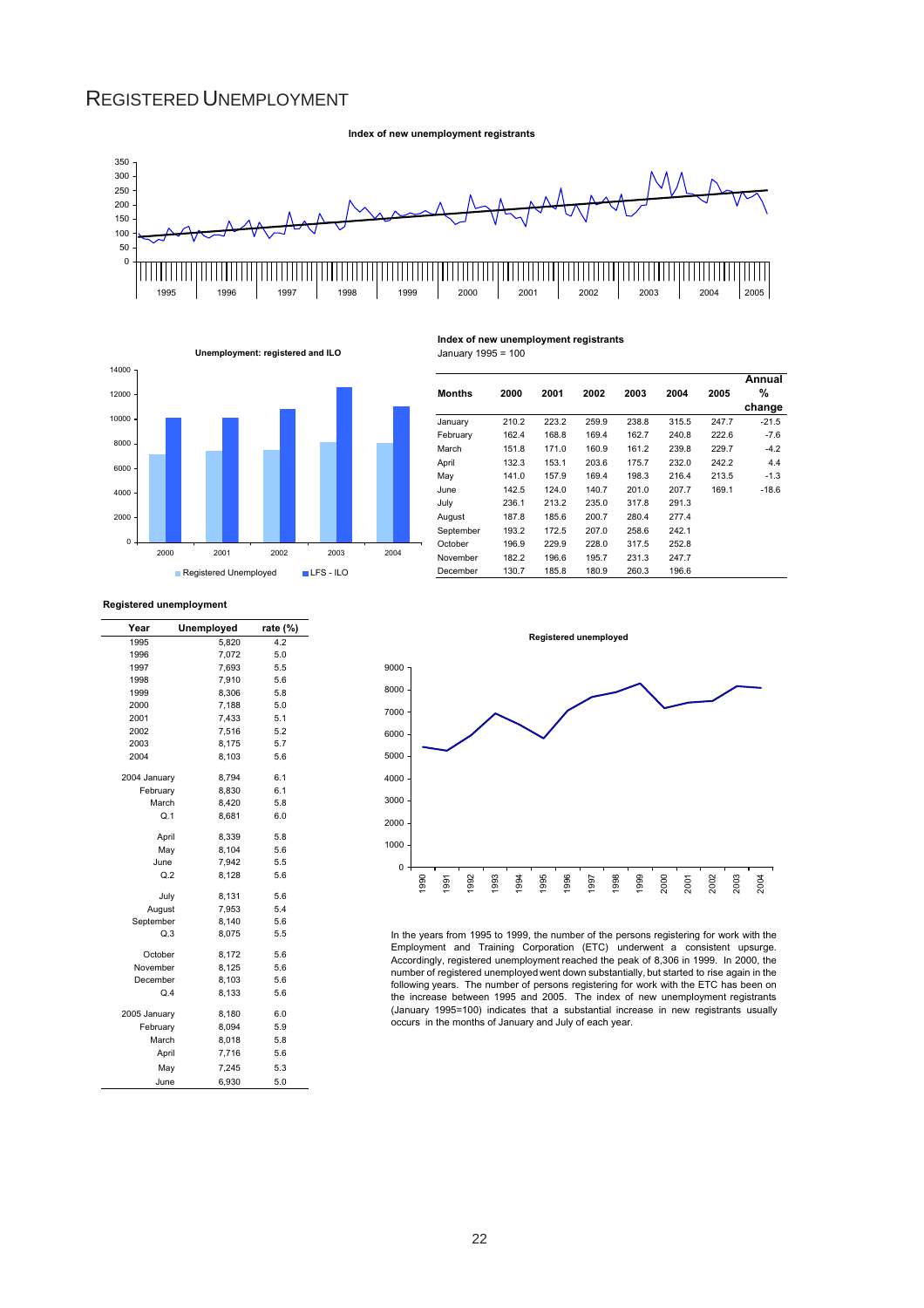#### **PRODUCTIVITY**





**Total Maltese economy annual productivity changes**

| Year | Quarter        | Annual percentage<br>change in output | Annual % change in<br>employed persons* | Annual % change in<br>output per employed<br>person |
|------|----------------|---------------------------------------|-----------------------------------------|-----------------------------------------------------|
| 2000 |                |                                       |                                         |                                                     |
| 2001 |                | $-3.6$                                | 1.7                                     | $-5.2$                                              |
| 2002 |                | 0.8                                   | 0.6                                     | 0.2                                                 |
| 2003 |                | 5.1                                   | 1.0                                     | 4.0                                                 |
| 2004 |                | 2.1                                   | $-0.9$                                  | 3.0                                                 |
| 2004 | Q1             | 3.8                                   | $-1.3$                                  | 5.2                                                 |
|      | Q <sub>2</sub> | 1.8                                   | $-2.0$                                  | 3.9                                                 |
|      | Q3             | 1.7                                   | $-0.5$                                  | 2.2                                                 |
|      | Q4             | 1.1                                   | 0.3                                     | 0.8                                                 |
| 2005 | Q1             | $-1.0$                                | 1.5                                     | $-2.5$                                              |
|      | Q <sub>2</sub> | 2.1                                   | 1.9                                     | 0.2                                                 |

Source: National Statistics Office

\* employed persons represents the number of both full-time and part-time self-employed and employees

Productivity across the whole economy, measured by means of output per employed person (incorporating both full-time and part-time self employed/employees) is estimated to have grown by 3.0% in 2004, down by 1.0% from the previous year's figure. However, the 2003 and 2004 figures compared very favourably with the figures of 2001 and 2002, which experienced a pronounced negative and negligible positive growth in these years respectively.

Productivity growth over the last four quarters declined sharply from over two per cent in the third quarter of 2004 to negligible, albeit still positive, growth in the second quarter of 2005. The first quarter of 2005 alone accounted for a decline in productivity growth of 2.5%, with only minimal positive growth (less than 1.0%) being registered in the quarters immediately preceding and succeeding this quarter.

For the economy as a whole, productivity growth has averaged more than two-and-a-half per cent every quarter over the last eight quarters.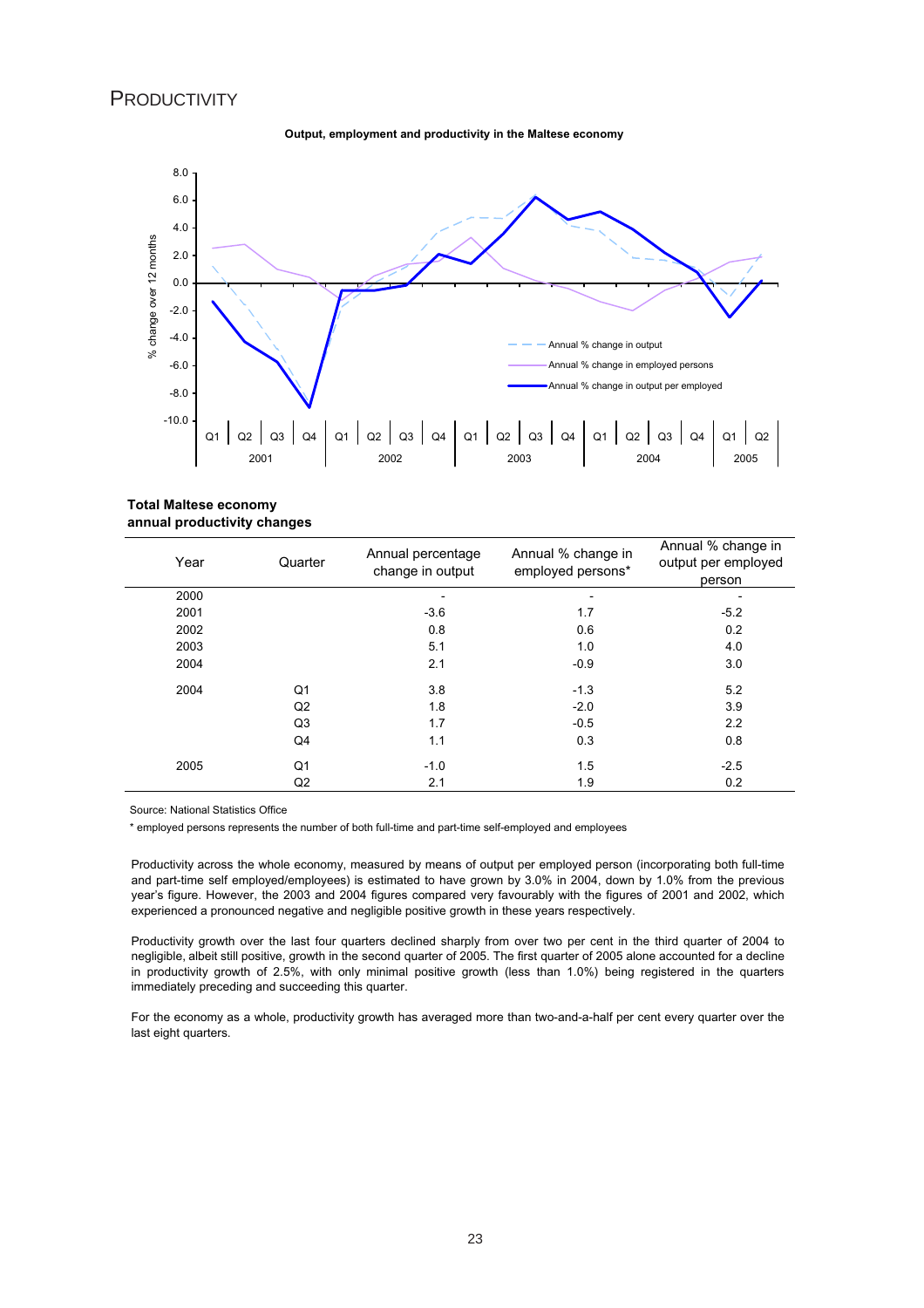**Inflation rate**



| Year | All items<br><b>Month</b> |        | Annual    | 12-month       |  |
|------|---------------------------|--------|-----------|----------------|--|
|      |                           |        | inflation | moving average |  |
| 1999 |                           | 110.04 | 2.13      | 2.13           |  |
| 2000 |                           | 112.65 | 2.37      | 2.37           |  |
| 2001 |                           | 115.95 | 2.93      | 2.93           |  |
| 2002 |                           | 118.49 | 2.19      | 2.19           |  |
| 2003 |                           | 120.03 | 1.30      | 1.30           |  |
| 2004 |                           | 123.38 | 2.79      | 2.79           |  |
| 2004 | January                   | 121.76 | 3.11      | 1.57           |  |
|      | February                  | 121.80 | 2.65      | 1.70           |  |
|      | March                     | 122.31 | 2.29      | 1.75           |  |
|      | April                     | 123.10 | 2.91      | 1.86           |  |
|      | May                       | 122.87 | 2.38      | 1.95           |  |
|      | June                      | 123.45 | 2.71      | 2.03           |  |
|      | July                      | 124.07 | 3.58      | 2.23           |  |
|      | August                    | 123.01 | 2.77      | 2.41           |  |
|      | September                 | 123.38 | 2.71      | 2.57           |  |
|      | October                   | 124.33 | 2.40      | 2.63           |  |
|      | November                  | 125.05 | 3.16      | 2.75           |  |
|      | December                  | 125.42 | 2.82      | 2.79           |  |
| 2005 | January                   | 124.74 | 2.45      | 2.74           |  |
|      | February                  | 125.49 | 3.03      | 2.77           |  |
|      | March                     | 126.07 | 3.07      | 2.83           |  |
|      | April                     | 126.61 | 2.85      | 2.83           |  |
|      | May                       | 127.11 | 3.45      | 2.92           |  |
|      | June                      | 127.06 | 2.92      | 2.94           |  |

During the first two months of the second quarter for 2005 there was an increase in the 12-month moving average inflation rate, while a slight decrease was registered for the third month of the same quarter.

Indices for 2005 are linked to December 1995=100.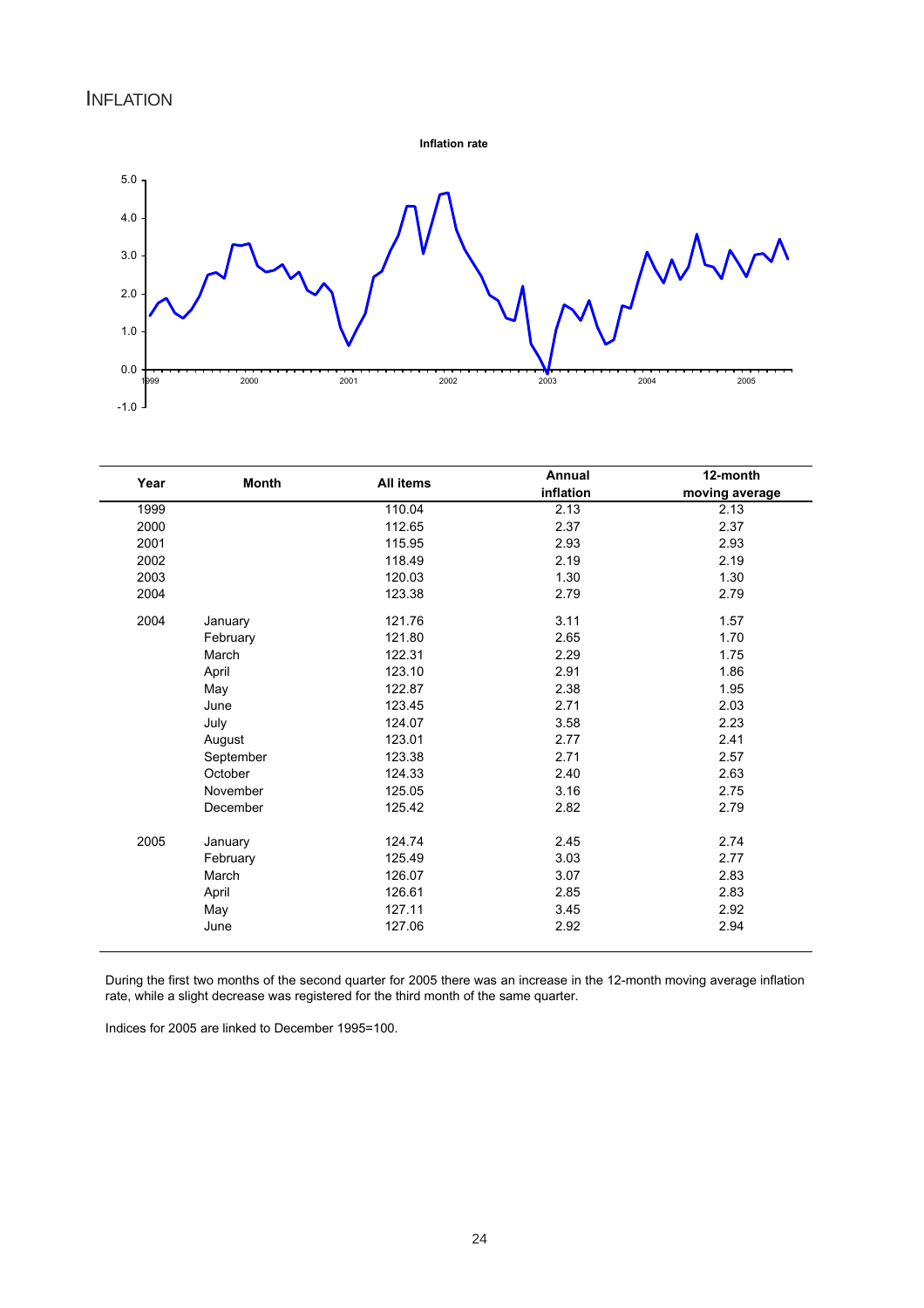#### MONEY SUPPLY



**Money supply: M1, M2 and M3**

#### **Money supply** *Lm thousands*

|      |       | Narrow Money (M1)            |                           | Intermediate Money (M2)      |                           | Broad Money (M3)             |                           |  |
|------|-------|------------------------------|---------------------------|------------------------------|---------------------------|------------------------------|---------------------------|--|
|      |       | Position at end<br>of period | 12 month<br>change $(\%)$ | Position at end<br>of period | 12 month<br>change $(\%)$ | Position at end<br>of period | 12 month<br>change $(\%)$ |  |
| 2001 |       | 1,282,933                    | 6.8                       | 2,481,141                    | 10.0                      | 2,481,141                    | 9.9                       |  |
| 2002 |       | 1,367,373                    | 6.6                       | 2,781,488                    | 12.1                      | 2.781.488                    | 12.1                      |  |
| 2003 |       | 1,490,948                    | 9.0                       | 2,849,218                    | 2.4                       | 2,849,244                    | 2.4                       |  |
| 2004 |       | 1,580,944                    | 6.0                       | 2,918,320                    | 2.4                       | 2,918,320                    | 2.4                       |  |
| 2004 | April | 1,578,738                    | 11.8                      | 2,933,596                    | 3.8                       | 2,933,596                    | 3.8                       |  |
|      | May   | 1,560,560                    | 9.4                       | 2,914,066                    | 3.0                       | 2,914,066                    | 3.0                       |  |
|      | June  | 1,578,989                    | 8.6                       | 2,939,288                    | 3.4                       | 2,939,288                    | 3.4                       |  |
| 2005 | April | 1,592,455                    | 0.9                       | 2,928,150                    | $-0.2$                    | 2,928,150                    | $-0.2$                    |  |
|      | May   | 1,608,984                    | 3.1                       | 2,931,434                    | 0.6                       | 2,931,434                    | 0.6                       |  |
|      | June  | 1,641,173                    | 3.9                       | 2.979.359                    | 1.4                       | 2,979,359                    | 1.4                       |  |

\*provisional

By the end of June 2005, the total narrow money supply M1 (which includes currency in circulation, demand deposits and savings deposits withdrawable on demand) reached the total of Lm1,641.2 million. This was higher by 3.9 percent than the money supply M1 registered by the end of the relative period in 2004 of Lm1,579.0 million.

Additionally, the intermediate money supply M2 (which includes M1, savings deposits redeemable at notice up to 3 months and time deposits with agreed maturity up to 2 years) stood at a total of Lm2,979.4 million; a rise of 1.4 percent over the figure reached during the comparable month a year earlier of Lm2,939.3 million.

Also, by the end of the June 2004 quarter, the broad money supply M3 (which includes M2, repurchase agreements and debt securities issued up to 2 years) amounted to Lm2,979.4 million. This implied an increase of 1.4 per cent over the money supply M3 registered during June 2004 period of Lm2,939.3 million.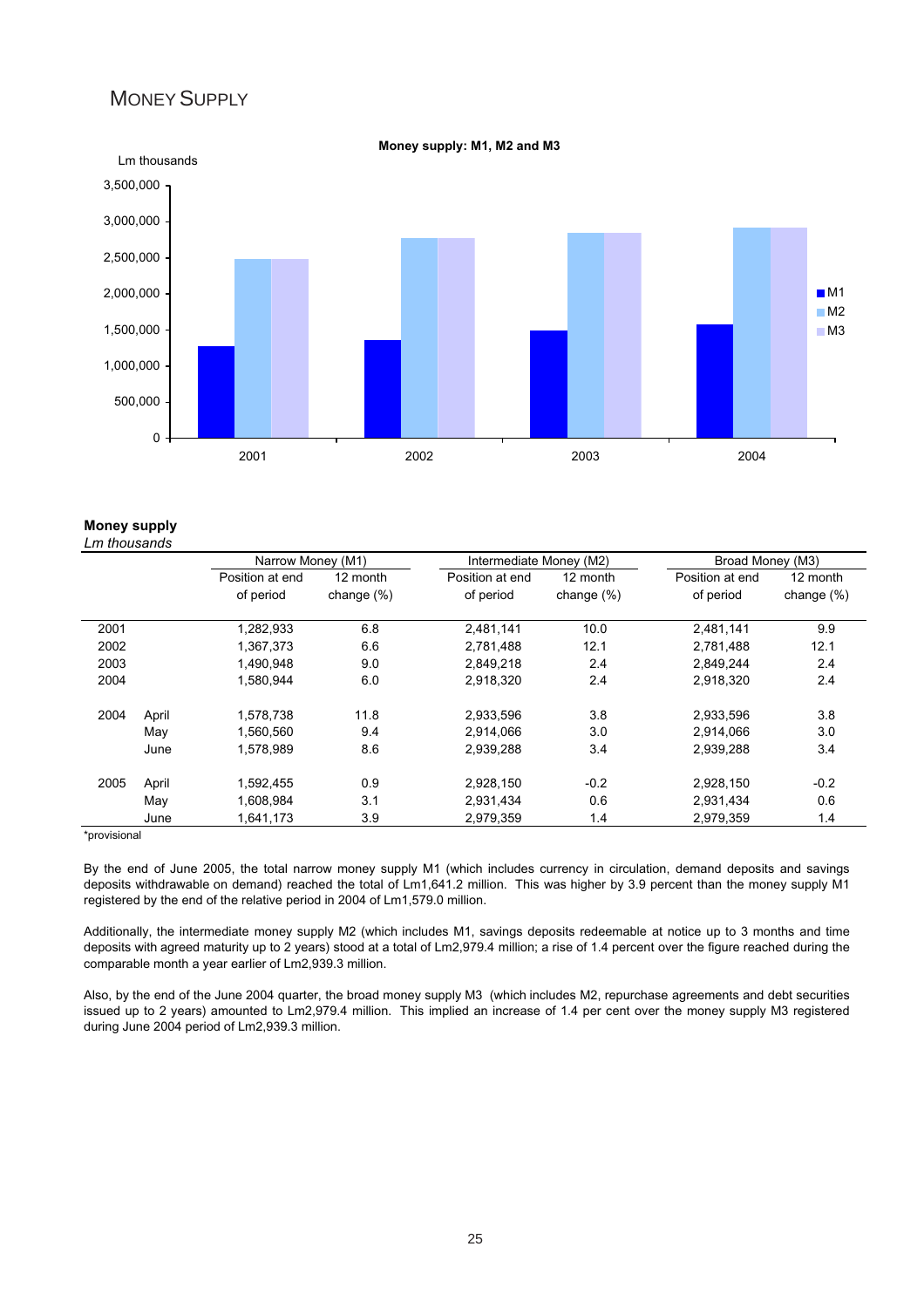### EXCHANGE RATE



#### **Exchange rate of the Maltese Lira against selected currencies**

**Average exchange rates of the Maltese Lira against major currencies** Lm1 is equivalent to…

|      |       | Euro   | 12 month<br>change<br>$(\%)$ | Stg £  | 12 month<br>change<br>$(\% )$ | US\$   | 12 month<br>change<br>$(\% )$ | Yen    | 12 month<br>change<br>$(\%)$ | Sfr   | 12 month<br>change<br>$(\% )$ |
|------|-------|--------|------------------------------|--------|-------------------------------|--------|-------------------------------|--------|------------------------------|-------|-------------------------------|
| 1996 |       | 2.1852 | 0.8                          | 1.7780 | $-1.0$                        | 2.7745 | $-2.2$                        | 301.75 | 13.2                         | 3.428 | 2.3                           |
| 1997 |       | 2.2921 | 4.9                          | 1.5825 | $-11.0$                       | 2.5921 | $-6.6$                        | 313.53 | 3.9                          | 3.758 | 9.6                           |
| 1998 |       | 2.2957 | 0.2                          | 1.5547 | $-1.8$                        | 2.5758 | $-0.6$                        | 336.67 | 7.4                          | 3.730 | $-0.7$                        |
| 1999 |       | 2.3470 | 2.2                          | 1.5468 | $-0.5$                        | 2.5032 | $-2.8$                        | 284.84 | $-15.4$                      | 3.756 | 0.7                           |
| 2000 |       | 2.4741 | 5.4                          | 1.5080 | $-2.5$                        | 2.2855 | $-8.7$                        | 246.27 | $-13.5$                      | 3.853 | 2.6                           |
| 2001 |       | 2.4815 | 0.3                          | 1.5430 | 2.3                           | 2.2226 | $-2.8$                        | 269.97 | 9.6                          | 3.749 | $-2.7$                        |
| 2002 |       | 2.4468 | $-1.4$                       | 1.5378 | $-0.3$                        | 2.3100 | 3.9                           | 288.88 | 7.0                          | 3.590 | $-4.2$                        |
| 2003 |       | 2.3470 | $-4.1$                       | 1.6237 | 5.6                           | 2.6543 | 14.9                          | 307.38 | 6.4                          | 3.568 | $-0.6$                        |
| 2004 |       | 2.3368 | $-0.4$                       | 1.5853 | $-2.4$                        | 2.9061 | 9.5                           | 314.19 | 2.2                          | 3.609 | 1.1                           |
| 2004 | April | 2.3529 | $-0.2$                       | 1.5641 | $-3.7$                        | 2.8210 | 10.3                          | 303.43 | $-1.1$                       | 3.658 | 3.7                           |
|      | May   | 2.3476 | 0.8                          | 1.5772 | $-5.0$                        | 2.8207 | 4.6                           | 315.88 | $-0.1$                       | 3.616 | 2.5                           |
|      | June  | 2.3512 | 0.8                          | 1.5608 | $-4.8$                        | 2.8537 | 4.8                           | 312.22 | $-3.1$                       | 3.570 | $-0.6$                        |
| 2005 | April | 2.3263 | $-1.1$                       | 1.5884 | 1.6                           | 3.0101 | 6.7                           | 322.99 | 6.4                          | 3.600 | $-1.6$                        |
|      | May   | 2.3294 | $-0.8$                       | 1.5930 | 1.0                           | 2.9564 | 4.8                           | 315.30 | $-0.2$                       | 2.599 | $-28.1$                       |
|      | June  | 2.3294 | $-0.9$                       | 1.5579 | $-0.2$                        | 2.8337 | $-0.7$                        | 307.93 | $-1.4$                       | 3.585 | 0.4                           |

The average exchange rate of the Maltese lira against the Euro during June 2005 stood at a level of one lira equivalent to 2.3294 Euro. Indeed, this meant a depreciation of the lira against the Euro of 0.9 percentage points over the average exchange rate recorded during the same month a year earlier of one lira equivalent to 2.3512 Euro.

Also, the average exchange rate of the lira against the sterling during June 2005 stood at a level of one lira equivalent to 1.5579 sterling; a depreciation of 0.2 percentage points over the average exchange rate recorded during June 2004 of one lira equivalent to 1.5608 sterling.

Likewise, the average exchange rate of the lira against the US dollar depreciated by 0.7 percentage points, from an average exchange rate of one lira equivalent to 2.8537 dollars during June 2004 to an average exchange rate of one lira equivalent to 2.8337 dollars during the same month in 2005.

In addition, the average exchange rate of the lira against the Yen during June 2005 reached a level of one lira equivalent to 307.9274 Yen; a depreciation of 1.4 percentage points over the average exchange rate recorded during the same month in 2004 of one lira equivalent to 312.2211 Yen.

On the contrary, the average exchange rate of the lira against the Swiss franc appreciated by 0.4 percentage points, from an average exchange rate of one lira equivalent to 3.5696 Swiss francs during June 2004 to an average exchange rate of one lira equivalent to 3.5848 Swiss francs during the relative month in 2005.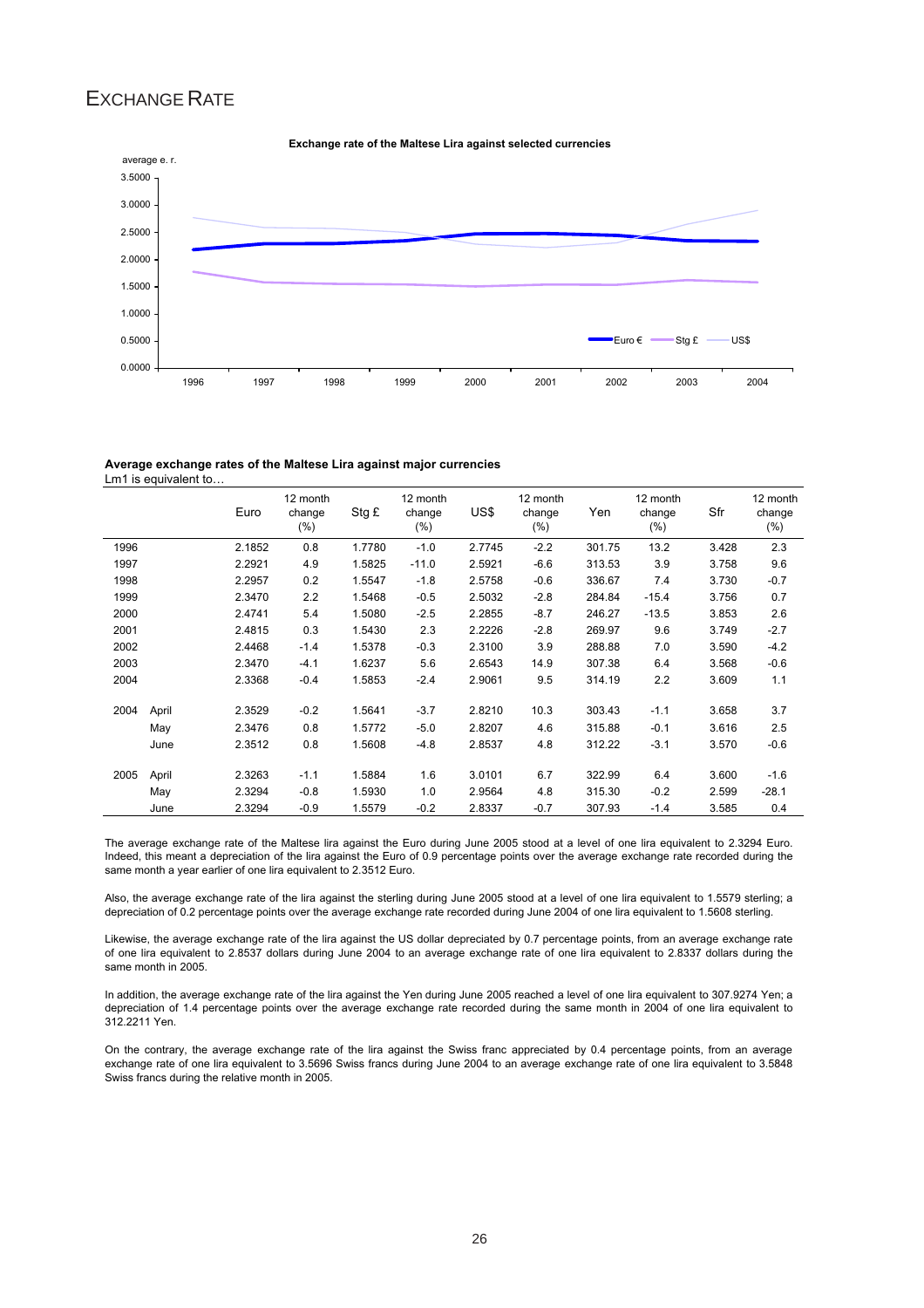### EXTERNAL RESERVES



#### **External reserves expressed in terms of months of imports** Lm thousand

|                   |                     | <b>External reserves</b> |                 |              |                                  | External        |
|-------------------|---------------------|--------------------------|-----------------|--------------|----------------------------------|-----------------|
|                   | Year                | as at end of             | 12 month change |              | Imports of goods 12 month change | Reserves in     |
|                   | period <sup>1</sup> |                          | $(\%)$          | and services | (% )                             | terms of months |
|                   |                     |                          |                 |              |                                  | of imports      |
| 1996              |                     | 554,119                  | $-4.6$          | 1,186,361    | $-3.6$                           | 5.6             |
| 1997              |                     | 561,668                  | 1.4             | 1,173,477    | $-1.1$                           | 5.7             |
| 1998              |                     | 639,972                  | 13.9            | 1,248,128    | 6.4                              | 6.2             |
| 1999              |                     | 740,320                  | 15.7            | 1,371,892    | 9.9                              | 6.5             |
| 2000              |                     | 644,144                  | $-13.0$         | 1.740.099    | 26.8                             | 4.4             |
| 2001              |                     | 760,428                  | 18.1            | 1,487,633    | $-14.5$                          | 6.1             |
| 2002 <sup>p</sup> |                     | 880,874                  | 15.8            | 1,473,608    | $-0.9$                           | 7.2             |
| 2003 <sup>p</sup> |                     | 944.608                  | 7.2             | 1.524.434    | 3.4                              | 7.4             |
| 2004 <sup>p</sup> |                     | 870,952                  | $-7.8$          | 1,524,451    | 0.0                              | 6.9             |
| 2003 <sup>p</sup> | Q <sub>1</sub>      | 884,033                  | 12.4            | 366,872      | 10.7                             | 7.2             |
|                   | Q2                  | 926,282                  | 18.5            | 390,266      | 0.6                              | 7.1             |
|                   | Q <sub>3</sub>      | 943,277                  | 12.0            | 388,316      | 4.9                              | 7.3             |
|                   | Q4                  | 944,608                  | 7.2             | 378,980      | $-1.4$                           | 7.5             |
| 2004 <sup>p</sup> | Q <sub>1</sub>      | 939,942                  | 6.3             | 338,746      | $-7.7$                           | 8.3             |
|                   | Q2                  | 908,648                  | $-1.9$          | 391,016      | 0.2                              | 7.0             |
|                   | Q3                  | 937,992                  | $-0.6$          | 375,787      | $-3.2$                           | 7.5             |
|                   | Q <sub>4</sub>      | 870,952                  | $-7.8$          | 418,902      | 10.5                             | 6.2             |
| 2005 <sup>p</sup> | Q <sub>1</sub>      | 830,950                  | $-11.6$         | 338,548      | $-0.1$                           | 7.4             |
|                   | Q <sub>2</sub>      | 820,762                  | $-9.7$          | 379,112      | $-3.0$                           | 6.5             |

<sup>p</sup> provisional

1 Source: Central Bank Quarterly Review

By the end of the second quarter of 2005, the total external reserves of the country amounted to Lm820.8 million. Indeed, this was lower by 9.7 percent than the total foreign reserves held during the same quarter in 2004 of Lm908.6 million.

When expressed in terms of months of imports of goods and services, it is shown that, while the reserve assets of the country stood at a level of 7.0 months of sustenance during the second quarter of 2004, Malta's reserve assets fell to a level of 6.5 months of sustenance during the relative quarter in 2005.